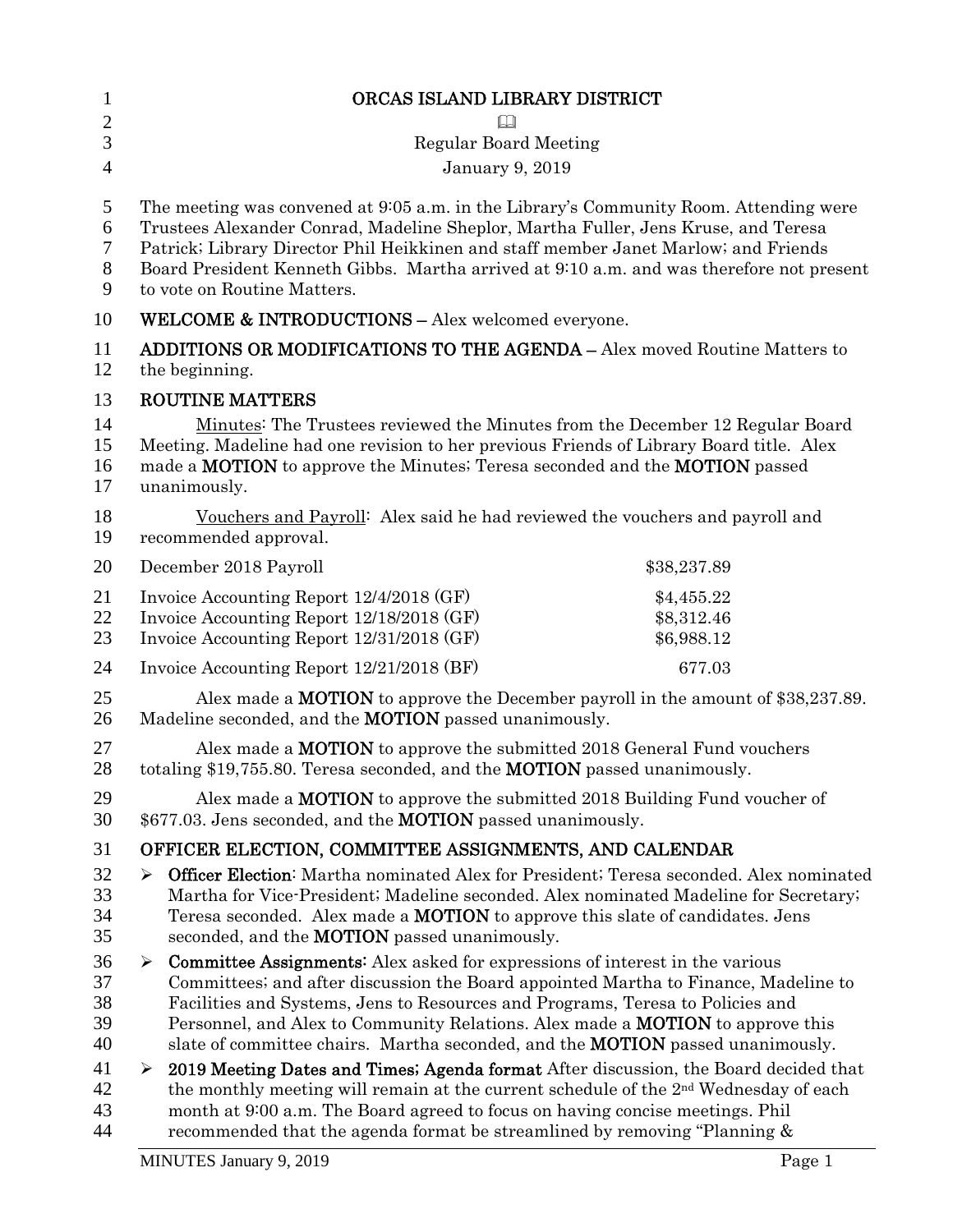Priorities," and including these topics under other sections of the agenda. The Board agreed and will look at it as a possible bylaw revision.

## PUBLIC COMMENT – None

## PLANNING & PRIORITIES

**Example 20 Exercise Agents** Library Board Retreat Agenda, Date & Time: Alex said that he would like to have this year's retreat be more inclusive and have some staff and volunteers attend. Madeline asked that the Friends of the Library be invited as well. The Board agreed. After discussion, the Board agreed to have the retreat on the date of the February Regular Board Meeting, February 13. The Regular Board Meeting will start at 8:30 a.m. and will be an abbreviated version. The retreat will then be from 9:00 a.m. to 1:00 p.m. in the OICF Volk Family Meeting Room, with the staff, volunteers, and other guests in attendance from 11:00 a.m. to 1:00 p.m.

## NEW BUSINESS

## $58 \rightarrow \text{Relevant News and Issues: None.}$

 $\triangleright$  **Director's Report:** Phil referred to his written report. He pointed out that the overdue study is an ongoing topic, and that no other libraries have anything they've been able to share regarding their loss rate. He added that Martin estimates replacement costs to be between \$5,000 and \$6,000 per year. The Board discussed the year-end statistics which show that while the 2018 door count was nearly identical to 2017, checkouts increased 3% due to an increasing reliance on online checkouts. Teresa asked that the e-downloads be promoted, as she had the sense some people were unaware of the option. The Board discussed how the post-expansion library building is being used heavily by telecommuters and meetings.

 $68 \rightarrow$  Friends of the Library: Ken reported that the Friends Winter Book Sale would be March 9, 10:00 a.m. to 3:00 p.m. in the school cafeteria. Lobby sales for the month of December were \$650, with eBay sales about the same, and the Friends Board had presented a check to the Library of \$16,000 for the 2019 grant.

## REPORTS FROM ACTIVE COMMITTEES

 $\triangleright$  **Resources and Programs:** Alex asked about a sculpture planned from Michael Reardon through the Art Committee. Phil said that he would find out when it is coming in. Jens and Phil reminded the Board that two February Black History Month programs are being planned.

> Community Relations: None.

 $\triangleright$  **Facilities & Systems:** The committee plans to go look at furniture as well as possibly a coffee machine in Burlington. Phil mentioned that he was approached by a local barista with a coffee proposal, and it could be reviewed later. Martha asked Phil for a summary of the process of the remodel project and small works roster. Phil discussed the packaging of multiple projects together as well as a brief description of the roster.

 $\rightarrow$  Policy & Personnel: Hiring Process Update: Phil announced that Lovella Daoust was hired as the new Library Support Staff, effective with the January pay period, and that, as a former volunteer, she was learning very fast. Madeline suggested to start bringing staff members to board meetings individually. The Board agreed. Custodial Staff Proposal: The Board reviewed four scenarios of hours and wages of bringing the two current contracted custodians onto staff. Phil requested Board approval to move forward with Scenario Three, scheduling each custodian at 16 hours per week. Alex made a MOTION to adopt Scenario Three and empower Phil to make the changes to the staff. Martha seconded, and the **MOTION** passed unanimously.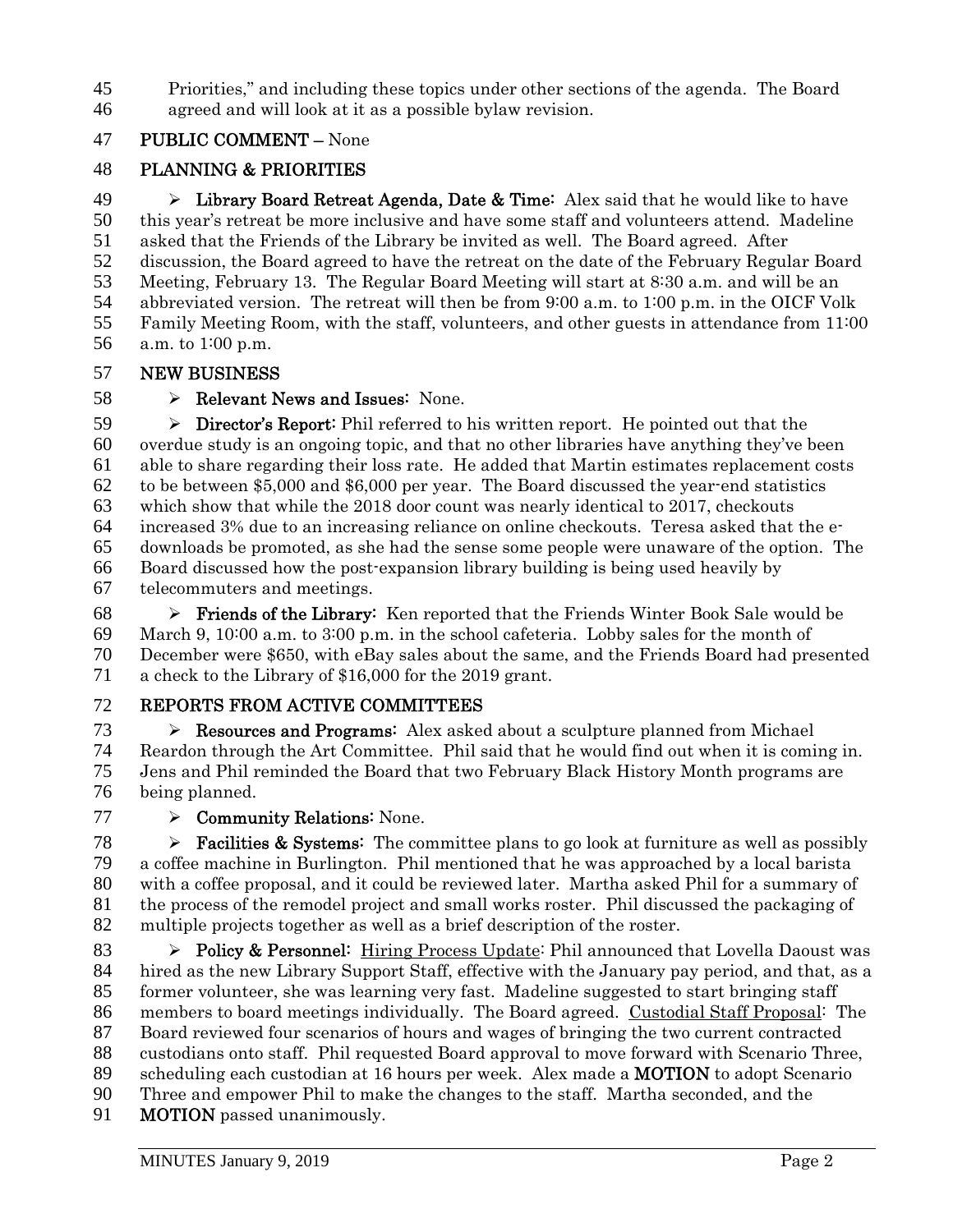- 92  $\rightarrow$  Finance: None.
- 93 PUBLIC COMMENT None.
- OTHER None.
- The Board took a break from 10:28 a.m. to 10:34 a.m.
- EXECUTIVE SESSION for the review of the Director: The Board moved into Executive
- Session at 10:34 a.m. to discuss the review of the Director. The Board returned at 11:15 a.m.
- The Board agreed to have a Special Meeting on Friday, January 18, at 11:00 a.m. for the
- annual review of the Director.
- 100 ADJOURNMENT There being no further business, the meeting was adjourned at 11:15
- a.m.
- Submitted by Janet Marlow.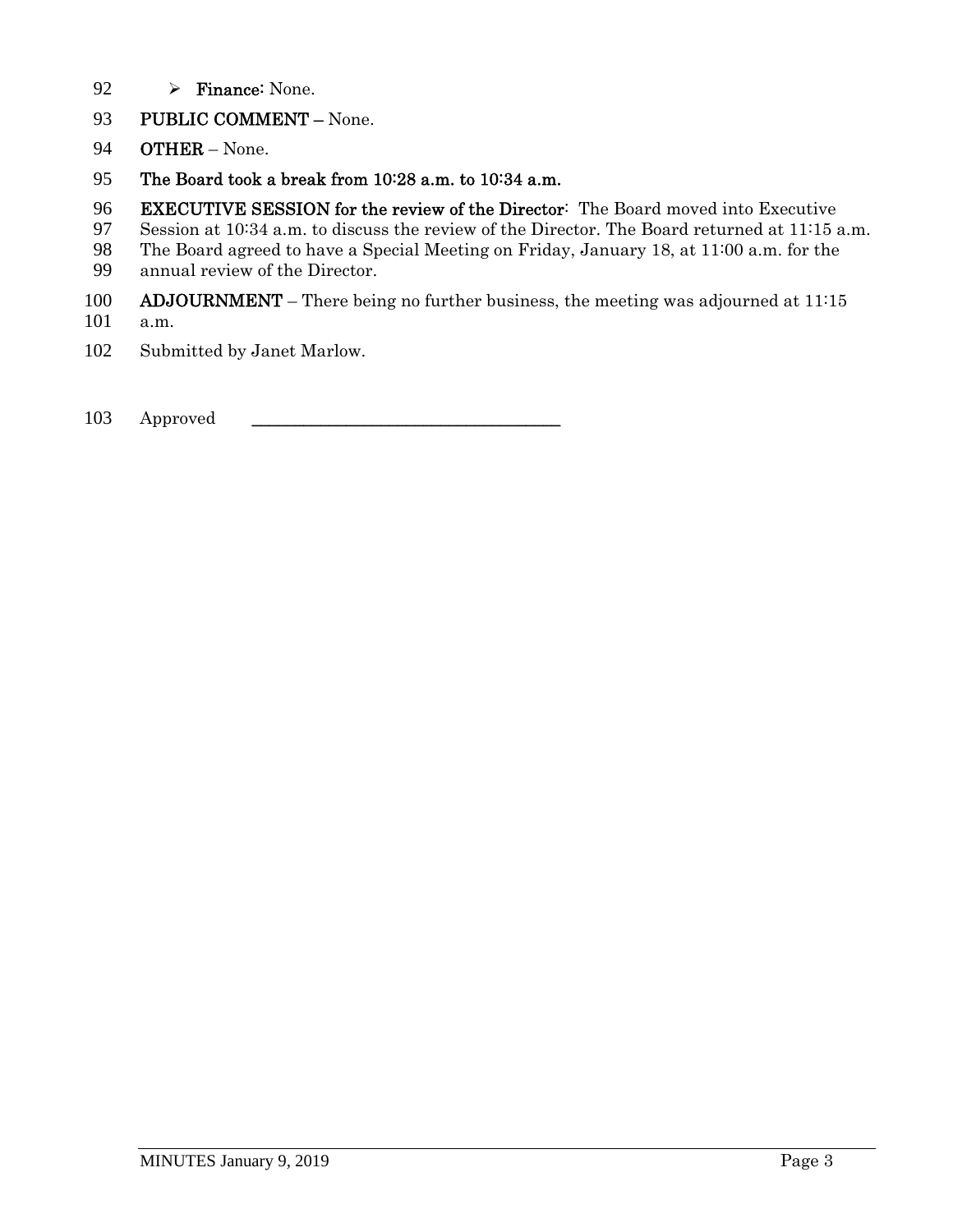| 1                                     | ORCAS ISLAND LIBRARY DISTRICT                                                                                                                                                                                                                                                                                                                                                                             |
|---------------------------------------|-----------------------------------------------------------------------------------------------------------------------------------------------------------------------------------------------------------------------------------------------------------------------------------------------------------------------------------------------------------------------------------------------------------|
| $\overline{2}$                        |                                                                                                                                                                                                                                                                                                                                                                                                           |
| 3                                     | <b>Special Board Meeting Minutes</b>                                                                                                                                                                                                                                                                                                                                                                      |
| 4                                     | <b>January 18, 2019</b>                                                                                                                                                                                                                                                                                                                                                                                   |
| 5                                     | Library Board President Alex Conrad called the Special Meeting to order at 11:04                                                                                                                                                                                                                                                                                                                          |
| 6                                     | a.m. in the Library's Community Room. Attending were Trustees Teresa Patrick,                                                                                                                                                                                                                                                                                                                             |
| $\tau$<br>8                           | Martha Fuller, Jens Kruse, and Madeline Sheplor; and Library Director Phil<br>Heikkinen                                                                                                                                                                                                                                                                                                                   |
| 9<br>10<br>11<br>12<br>13<br>14<br>15 | 1. Welcome: Alex welcomed everyone.<br>Executive Session for Annual Review of the Director: The Board moved into<br>$2_{-}$<br>Executive Session at 11:04 a.m. The Board returned at 11:48 a.m. No action<br>was taken. The Board agreed to discuss 2019 priorities at the February 13<br>Board Retreat.<br>3. Adjournment: There being no further business, the meeting was adjourned at<br>$11:50$ a.m. |
| 16                                    | Submitted by Phil Heikkinen.                                                                                                                                                                                                                                                                                                                                                                              |
| 17                                    | Approved:                                                                                                                                                                                                                                                                                                                                                                                                 |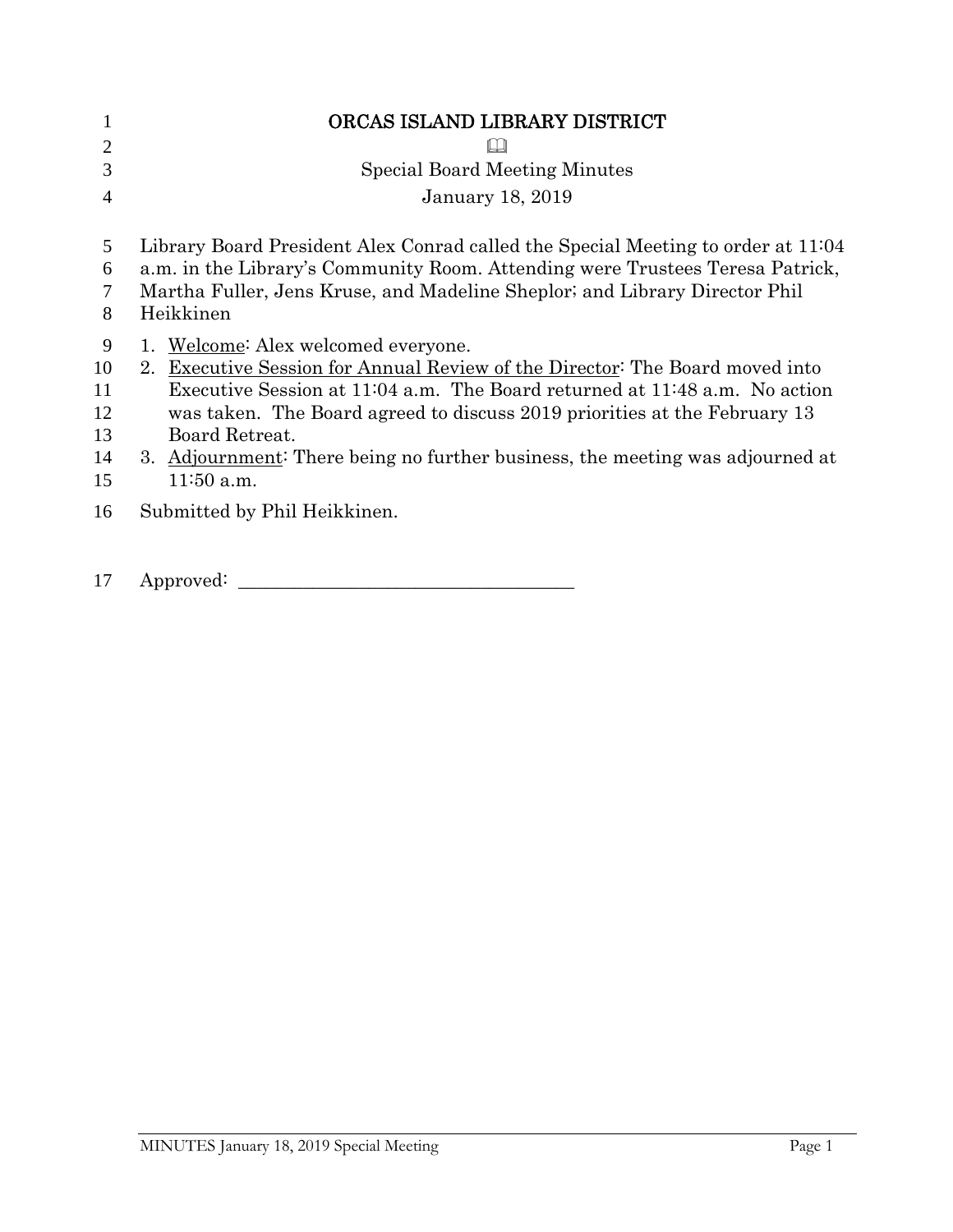| $\mathbf{1}$<br>$\overline{2}$   | ORCAS ISLAND LIBRARY DISTRICT                                                                                                                                                                                                                                                                                                                                                                                                 |                                                                     |
|----------------------------------|-------------------------------------------------------------------------------------------------------------------------------------------------------------------------------------------------------------------------------------------------------------------------------------------------------------------------------------------------------------------------------------------------------------------------------|---------------------------------------------------------------------|
| 3                                | <b>Regular Board Meeting</b>                                                                                                                                                                                                                                                                                                                                                                                                  |                                                                     |
| $\overline{4}$                   | February 19, 2019                                                                                                                                                                                                                                                                                                                                                                                                             |                                                                     |
| 5<br>6<br>7<br>8                 | Library Board President Alex Conrad convened the meeting at 9:04 a.m. in the Community<br>Meeting Room of the Library. Also attending were Trustees Madeline Sheplor, Jens Kruse,<br>and Teresa Patrick; Library Director Phil Heikkinen and staff member Janet Marlow; and<br>Friends Board President Kenneth Gibbs.                                                                                                         |                                                                     |
| 9                                | <b>WELCOME &amp; INTRODUCTIONS - Alex welcomed everyone.</b>                                                                                                                                                                                                                                                                                                                                                                  |                                                                     |
| 10                               | <b>ADDITIONS OR MODIFICATIONS TO THE AGENDA - None.</b>                                                                                                                                                                                                                                                                                                                                                                       |                                                                     |
| 11                               | <b>ROUTINE MATTERS</b>                                                                                                                                                                                                                                                                                                                                                                                                        |                                                                     |
| 12<br>13<br>14                   | Minutes: The Trustees reviewed the Minutes from the January 9 Regular Board<br>Meeting and the January 18 Special Board Meeting. Alex made a <b>MOTION</b> to approve the<br>Minutes: Teresa seconded and the <b>MOTION</b> passed unanimously by the attending Trustees.                                                                                                                                                     |                                                                     |
| 15<br>16                         | Vouchers and Payroll: Alex said he had reviewed the vouchers and payroll and<br>recommended approval.                                                                                                                                                                                                                                                                                                                         |                                                                     |
| 17                               | January 2019 Payroll                                                                                                                                                                                                                                                                                                                                                                                                          | \$36,002.01                                                         |
| 18<br>19<br>20<br>21<br>22<br>23 | Invoice Accounting Report 7/17/2018 (BF)<br>Invoice Accounting Report 1/7/2019 (GF – 2018 13th Month)<br>Invoice Accounting Report 1/14/2019 (GF)<br>Invoice Accounting Report 1/22/2019 (GF)<br>Invoice Accounting Report 1/28/2019 (GF)                                                                                                                                                                                     | \$4,713.38<br>\$2,484.42<br>\$4,269.02<br>\$4,829.58<br>\$11,568.20 |
| 24<br>25                         | Alex made a <b>MOTION</b> to approve the submitted 2018 Building Fund voucher totaling<br>\$4,713.38. Jens seconded, and the <b>MOTION</b> passed unanimously.                                                                                                                                                                                                                                                                |                                                                     |
| 26<br>27                         | Alex made a <b>MOTION</b> to approve the submitted $2018\ 13th$ Month General Fund<br>voucher totaling \$2,484.42. Madeline seconded, and the <b>MOTION</b> passed unanimously.                                                                                                                                                                                                                                               |                                                                     |
| 28<br>29                         | Alex made a <b>MOTION</b> to approve the submitted 2019 General Fund vouchers<br>totaling \$20,666.80. Jens seconded, and the <b>MOTION</b> passed unanimously.                                                                                                                                                                                                                                                               |                                                                     |
| 30<br>31                         | Alex made a <b>MOTION</b> to approve the January payroll in the amount of $$36,002.01$ .<br>Teresa seconded, and the <b>MOTION</b> passed unanimously.                                                                                                                                                                                                                                                                        |                                                                     |
| 32                               | <b>PUBLIC COMMENT - None</b>                                                                                                                                                                                                                                                                                                                                                                                                  |                                                                     |
| 33                               | <b>PLANNING &amp; PRIORITIES</b>                                                                                                                                                                                                                                                                                                                                                                                              |                                                                     |
| 34<br>35<br>36<br>37<br>38       | Library Board Retreat Rescheduling: The Board discussed rescheduling the Retreat<br>➤<br>which was postponed from February 13 due to snow. The Board agreed to hold the retreat<br>on March 13 in conjunction with the Regular Board Meeting in the Library Community<br>Room. The Board Meeting will start at its normal time of 9:00 a.m., and the retreat will<br>start directly after and run from 9:30 a.m. to 1:30 p.m. |                                                                     |
| 39                               | <b>NEW BUSINESS</b>                                                                                                                                                                                                                                                                                                                                                                                                           |                                                                     |
| 40                               | $\triangleright$ Rylaws Modification – Meeting Agenda Structure: Phil introduced a resolution                                                                                                                                                                                                                                                                                                                                 |                                                                     |

40  $\triangleright$  Bylaws Modification – Meeting Agenda Structure: Phil introduced a resolution 41 modifying the portion of the Bylaws which detail the agenda structure of Regular Board 42 Meetings. He explained the resolution was an administrative measure to align the bylaws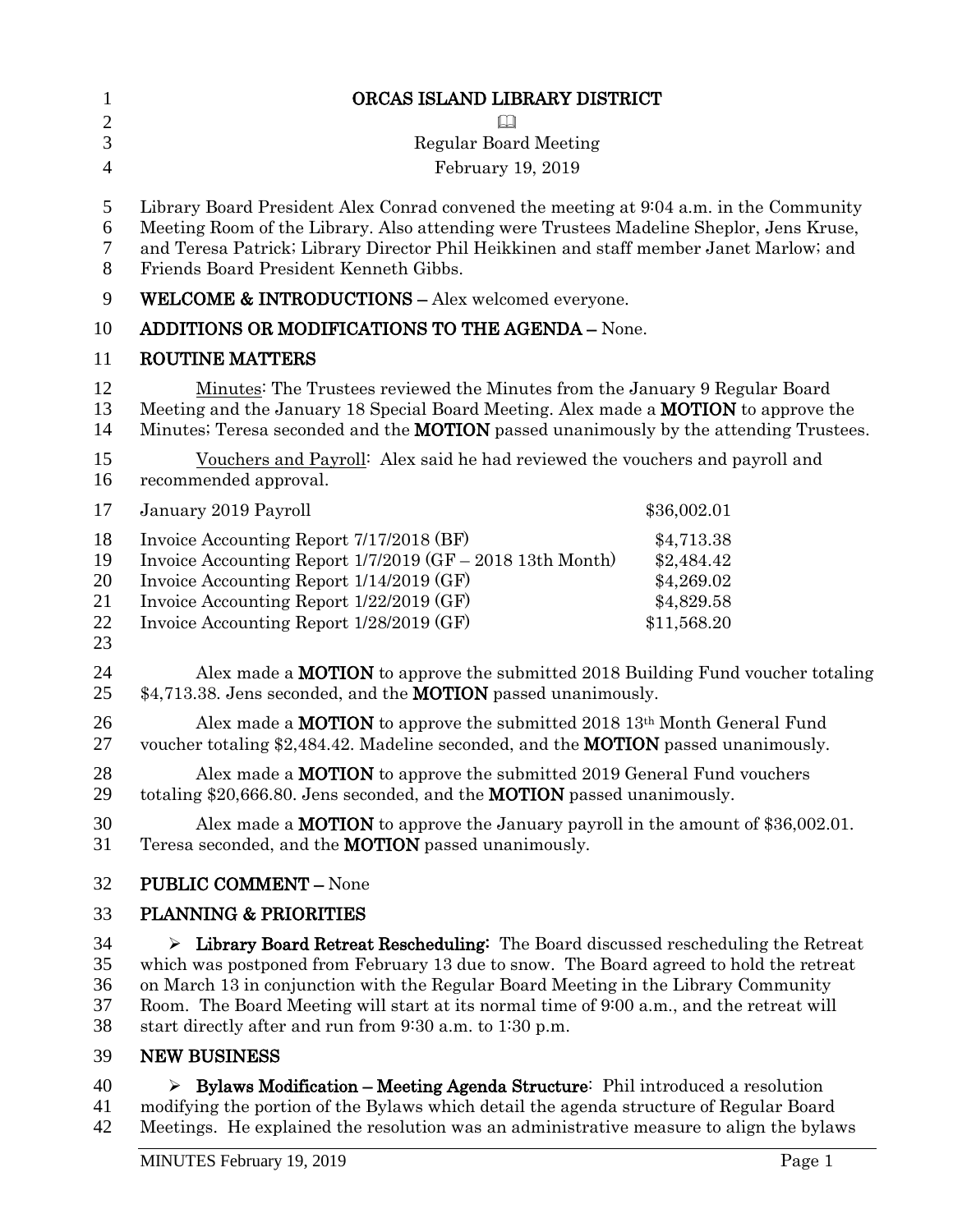- to the Board's current agenda structure and committee names. Alex read Resolution 1-2019
- 44 Amending the By-Laws of the Board of Trustees. Teresa made a **MOTION** to adopt
- 45 Resolution 1-2019; Jens seconded and the **MOTION** passed unanimously. The Board then signed the amended version of the By-Laws.
- $47 \rightarrow$  Director's Report: Phil referred to his written report, and there was added discussion of the impact of the previous week's snow on open hours and parking lot.
- 49  $\triangleright$  Friends of the Library: Ken discussed the logistics of the upcoming Winter Book Sale which will be held on March 9. Madeline volunteered to represent the Board at the Friends' March 12 meeting.

### REPORTS FROM ACTIVE COMMITTEES

 $\triangleright$  **Resources and Programs:** Jens and Phil discussed the three upcoming programs for February: Black History Month AAWA Poets on February 21; "Manuscripts, Memoirs & Movies" with authors Ayn and Sam Gailey on February 24; and "Let's Talk About Race" with author Clyde Ford on February 27. Additionally, Jens informed the Board that he was teaching a multi-week library program on Kafka starting on March 7.

Community Relations: None.

**Facilities & Systems:** Madeline updated the Board on the discussion from the Facilities & Systems Committee meeting that was held on February 5. The meeting brought the committee members up to date on the current open issues, including the NanaWall prep work, acoustics, the northwest mechanical room roof, and the former lobby. Madeline said that the committee is also looking at chairs, lamps, and the idea of a community table near the periodicals. There was discussion amongst the Board of whether a community table would lead to the "quiet area" being less quiet.

- 66  $\triangleright$  Policy & Personnel: Phil told the Board that the custodial staff had officially started as employees since the last meeting.
- 68  $\triangleright$  Finance: None.
- PUBLIC COMMENT None.
- OTHER None

ADJOURNMENT – There being no further business, the meeting was adjourned at 9:50

a.m.

- Submitted by Janet Marlow.
- 74 Approved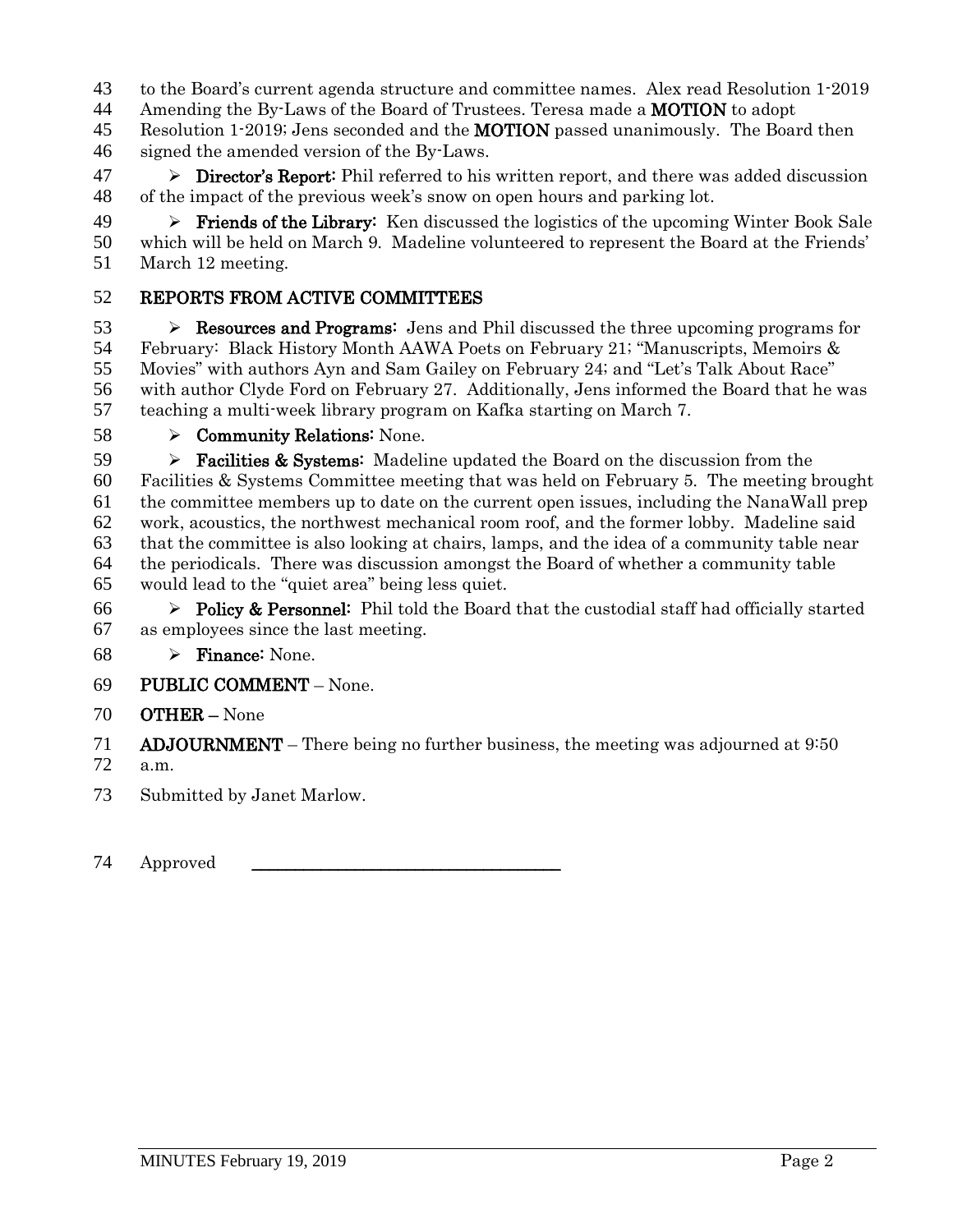| $\mathbf{1}$   | ORCAS ISLAND LIBRARY DISTRICT                                                                                                                                                                                                                   |                            |
|----------------|-------------------------------------------------------------------------------------------------------------------------------------------------------------------------------------------------------------------------------------------------|----------------------------|
| $\overline{c}$ |                                                                                                                                                                                                                                                 |                            |
| 3              | <b>Regular Board Meeting</b>                                                                                                                                                                                                                    |                            |
| $\overline{4}$ | March 13, 2019                                                                                                                                                                                                                                  |                            |
| 5              | Library Board Vice President Martha Fuller convened the meeting at 9:09 a.m. in the                                                                                                                                                             |                            |
| 6              | Community Meeting Room of the Library. Also attending were Trustees Madeline Sheplor,                                                                                                                                                           |                            |
| 7              | Jens Kruse, and Teresa Patrick; Library Director Phil Heikkinen and staff member Janet                                                                                                                                                          |                            |
| 8              | Marlow. Board President Alex Conrad joined the meeting at 9:15 a.m.                                                                                                                                                                             |                            |
| 9              | <b>WELCOME &amp; INTRODUCTIONS - Martha welcomed everyone.</b>                                                                                                                                                                                  |                            |
| 10<br>11<br>12 | ADDITIONS OR MODIFICATIONS TO THE AGENDA - The Board agreed to remove the<br>"Planning and Priorities" item from the agenda, in following the format as specified in the<br>recently amended bylaws.                                            |                            |
| 13             | <b>ROUTINE MATTERS</b>                                                                                                                                                                                                                          |                            |
| 14<br>15<br>16 | <u>Minutes</u> : The Trustees reviewed the Minutes from the February 19 Regular Board<br>Meeting. Teresa made a <b>MOTION</b> to approve the Minutes; Madeline seconded, and the<br><b>MOTION</b> passed unanimously by the attending Trustees. |                            |
| 17<br>18<br>19 | Vouchers and Payroll: Martha said she had reviewed the vouchers and payroll and<br>recommended approval. There was discussion of HKP Architects work product and timing<br>of their invoicing.                                                  |                            |
| 20             | February 2019 Payroll                                                                                                                                                                                                                           | \$35,273.30                |
| 21<br>22<br>23 | Invoice Accounting Report 2/4/2019 (GF)<br>Invoice Accounting Report 1/28/2019 (GF)                                                                                                                                                             | \$12,337.97<br>\$18,540.72 |
| 24<br>25       | Martha made a MOTION to approve the submitted 2019 General Fund vouchers<br>totaling \$30,878.69. Jens seconded, and the <b>MOTION</b> passed unanimously.                                                                                      |                            |
| 26<br>27       | Martha made a <b>MOTION</b> to approve the January payroll in the amount of<br>\$35,273.30. Madeline seconded, and the <b>MOTION</b> passed unanimously.                                                                                        |                            |
| 28             | <b>PUBLIC COMMENT - None</b>                                                                                                                                                                                                                    |                            |
| 29             | Alex Conrad joined the meeting at 9:15 a.m.                                                                                                                                                                                                     |                            |
| 30             | <b>NEW BUSINESS</b>                                                                                                                                                                                                                             |                            |
| 31             | <b>Director's Report:</b> Phil referred to his written report and informed the Board that he<br>➤                                                                                                                                               |                            |
| 32             | had attended a FEMA meeting the day before regarding disaster response. The Board                                                                                                                                                               |                            |
| 33             | discussed the possibilities of the library's role as a community resource in an emergency and                                                                                                                                                   |                            |
| 34             | agreed to table the topic until the Board Retreat. Phil highlighted the successful attendance                                                                                                                                                   |                            |
| 35             | at the February programs, and the successful community outreach at the Doe Bay Potluck.                                                                                                                                                         |                            |
| 36             | He also explained that, on the Selected Activity Measures Report, the Daily Checkouts                                                                                                                                                           |                            |
| 37             | figure for February is elevated, maybe in part due to the snow closures during the month.                                                                                                                                                       |                            |
| 38<br>39       | Additionally, he updated the Board that Monty Coffey was going to create a plaza in the                                                                                                                                                         |                            |
| 40             | southwest corner of the property out of the existing flagstone, for a total cost of \$1800, plus<br>tax.                                                                                                                                        |                            |
| 41             | $\blacktriangleright$                                                                                                                                                                                                                           |                            |
|                | Friends of the Library: Madeline updated the Board on the success of the Friends'                                                                                                                                                               |                            |

Winter Book Sale which was held the previous Saturday, estimating total gross revenue to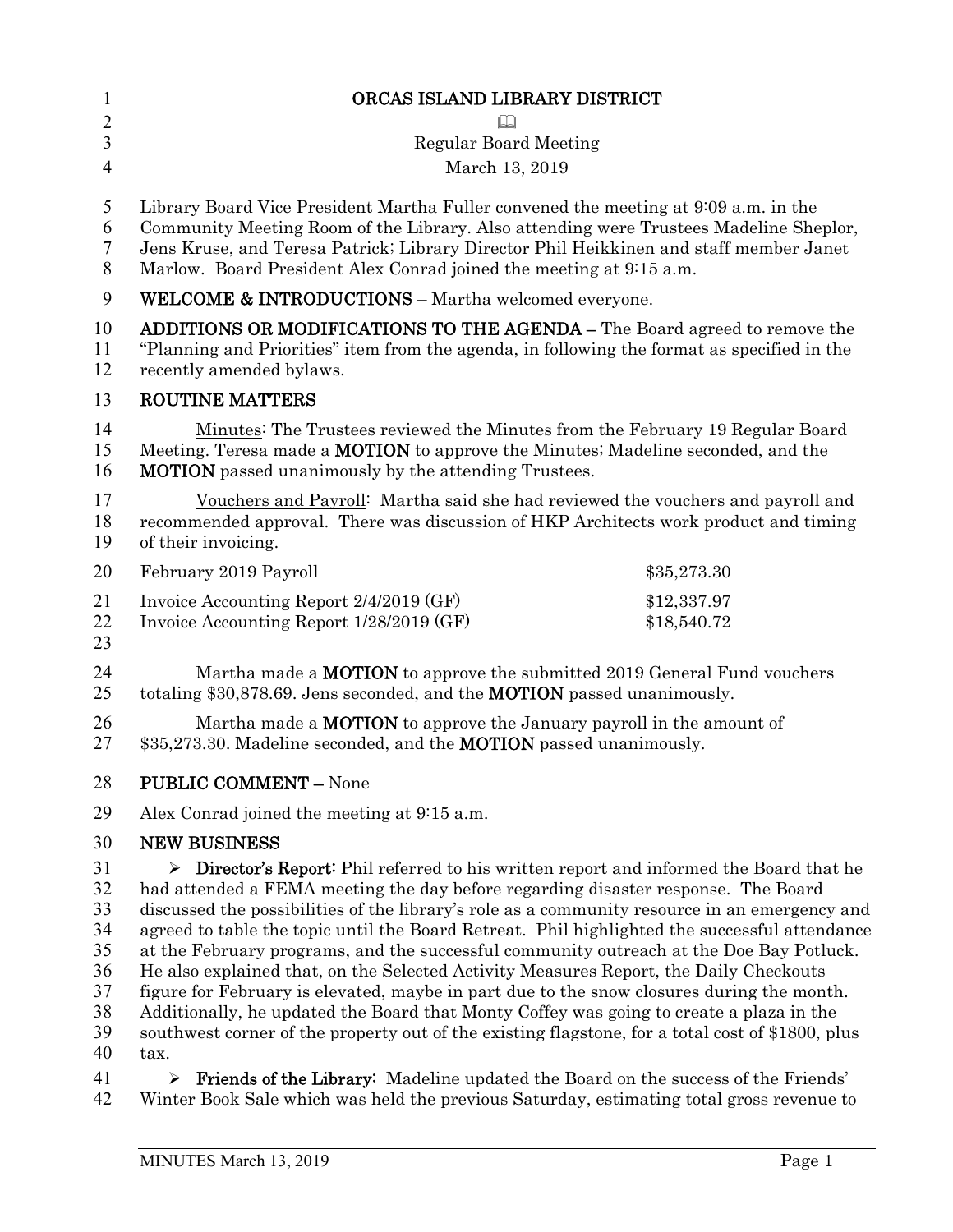be approximately \$4800. Martha volunteered to represent the Board at the April meeting;

- Madeline volunteered for May.
- 

## REPORTS FROM ACTIVE COMMITTEES

47 Resources and Programs: Phil informed the Board that, in honor of the  $50<sup>th</sup>$ Anniversary of the moon landing, the Summer Reading Program for 2019 would focus on space and the hope is to involve local astronaut Bill Anders. Additionally, programs are being planned for the celebration of National Poetry Month in April.

51  $\rightarrow$  Community Relations: None.

 $\triangleright$  **Facilities & Systems:** The Board briefly discussed the possibility of adding coffee service and an electric-vehicle charging station and agreed to table discussion until the Board Retreat. Madeline explained that the top priorities defined by the Committee are the items included in the bid package, lighting, and furniture. Regarding lighting, the committee is specifically looking into the possibilities for table lamps around the library and are trying to determine how to have dedicated power outlets while still ensuring the space flexibility needed to host programs.

59  $\triangleright$  Policy & Personnel: Phil told the Board that the Library policy manual had been updated with all of the latest policy revisions and that they would receive it in email.

61  $\triangleright$  Finance: None.

## PUBLIC COMMENT – None.

OTHER – Teresa asked if past meeting space discussion ever considered the option of combining the former lobby with the Community Room to create one large space. Martha and Phil confirmed that, yes, the idea had been considered in the past, but budget and physical constraints prevented the idea from moving forward.

67 ADJOURNMENT – There being no further business, the meeting was adjourned at  $9:44$ a.m.

Submitted by Janet Marlow.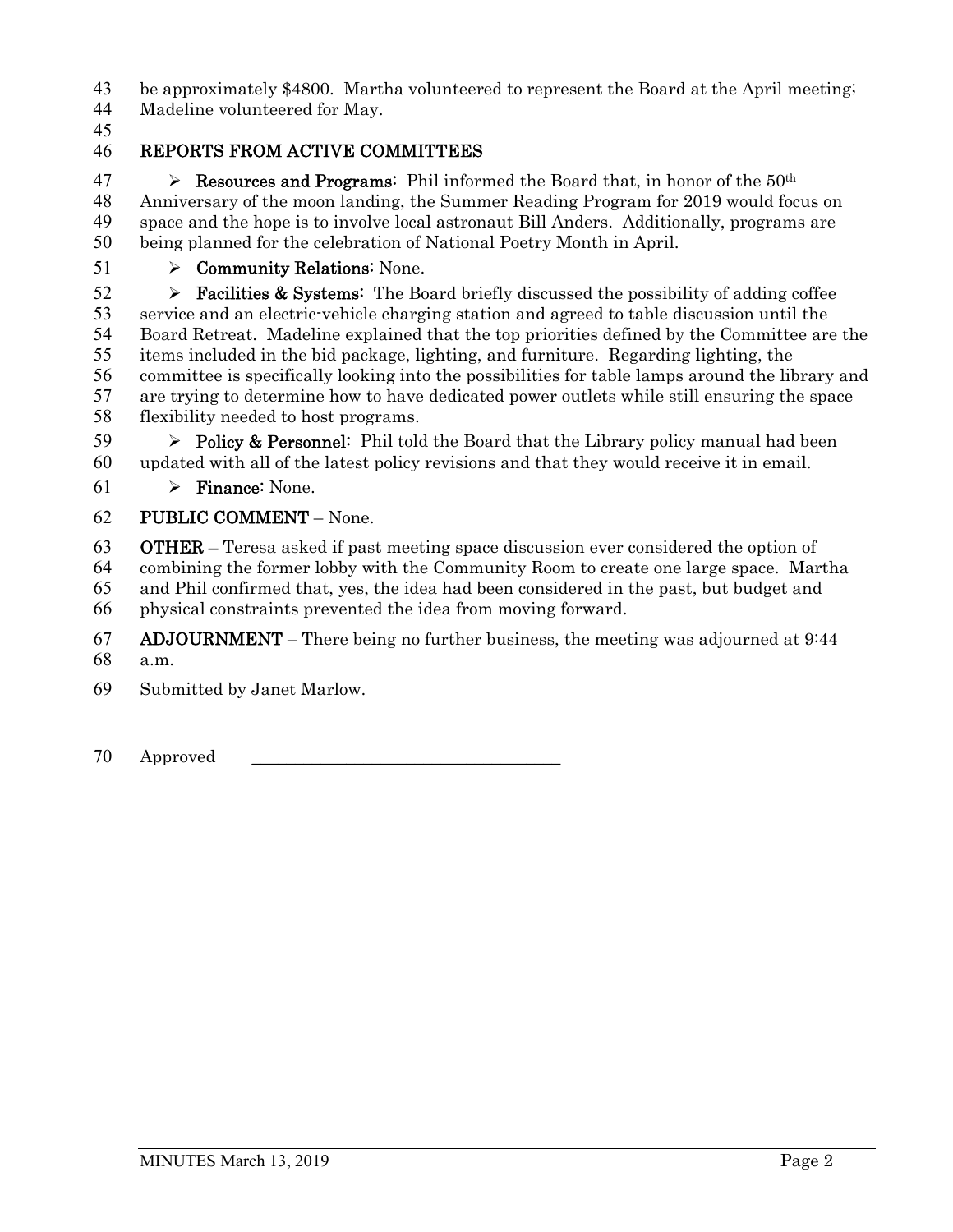| $\mathbf{l}$<br>$\overline{c}$                         | ORCAS ISLAND LIBRARY DISTRICT                                                                                                                                                                                                                                                                                                                                                                                                                                                                                                                                                                                                                                                            |
|--------------------------------------------------------|------------------------------------------------------------------------------------------------------------------------------------------------------------------------------------------------------------------------------------------------------------------------------------------------------------------------------------------------------------------------------------------------------------------------------------------------------------------------------------------------------------------------------------------------------------------------------------------------------------------------------------------------------------------------------------------|
| 3<br>$\overline{4}$                                    | Library Board Retreat Minutes<br>March 13, 2019                                                                                                                                                                                                                                                                                                                                                                                                                                                                                                                                                                                                                                          |
| 5<br>6<br>$\tau$<br>$\,8\,$<br>9<br>10                 | Library Board President Alex Conrad called the Board Retreat to order at 10007 a.m. in the Orcas<br>Island Library Community Room. Also attending were Trustees Martha Fuller, Teresa Patrick,<br>Jens Kruse, and Madeline Sheplor; Library Director Phil Heikkinen and staff member Janet<br>Marlow.                                                                                                                                                                                                                                                                                                                                                                                    |
| 11<br>12<br>13                                         | Alex opened the Retreat by stating that the Library expansion slogan was "Books and Beyond,"<br>and that he would like the Board to focus on defining the "Beyond" during the retreat.                                                                                                                                                                                                                                                                                                                                                                                                                                                                                                   |
| 14<br>15<br>16<br>17<br>18<br>19<br>20<br>21           | The Board began with topics tabled at the Regular Board Meeting:<br>Coffee Service: The Board discussed the options for the use of the former lobby, including the<br>possibility of coffee service, with the general consensus that it will depend on health department<br>regulations as well as the finances involved in the installation and operation of the possibilities.<br>Alex stated that he wanted to go out for proposal once the Board and Library stakeholders decide<br>what was wanted, not in response to a vendor request. Collectively, the Board agreed on the<br>following options to present for input at the next portion of the Retreat:<br>a. A cart/kiosk     |
| 22<br>23<br>24                                         | b. A truck/vehicle<br>c. Built in cafe with modifications to existing library infrastructure<br>d. Vending machines                                                                                                                                                                                                                                                                                                                                                                                                                                                                                                                                                                      |
| 25<br>26<br>$27\,$<br>28<br>29<br>30<br>31<br>32<br>33 | e. Simple coffee/beverage service, such as a hot water pot and/or Keurig machine<br>Do not pursue a coffee/beverage/food service<br>f.<br>Alex agreed to contact the Health Department to fully understand the regulations.<br>Electric-Vehicle (EV) Charging Station: The Board discussed the possible addition of an EV<br>charging station at the Library. The general opinion of the Board is that spots in the current<br>parking lot are too scarce at times to dedicate one for EVs, however one possibility could be to<br>include it for street parking on Rose Street. Martha volunteered to discuss the topic with Island<br>Market in order to understand their experiences. |
| 34<br>35<br>36<br>37                                   | Position Descriptions: Alex asked that all Library position descriptions be reviewed and updated<br>as necessary. Janet agreed to distribute the current descriptions to the Board, and they will be<br>reviewed by the Policy & Personnel Chair, Teresa, with assistance from Madeline.                                                                                                                                                                                                                                                                                                                                                                                                 |
| 38<br>39<br>40<br>41<br>42<br>43                       | The Board agreed on the following discussion topics for the second half of the Board Retreat with<br><b>Library stakeholders:</b> (1) Use of the Building Post Expansion; (2) Former Lobby – Ideas for Use; (3)<br>Acoustics & NanaWalls; (4) Use of Outdoor Spaces; (5) Coffee Service; (6) Expanded Nontraditional<br>Collections; (7) Service Hours; (8) Library's Role in Emergency Response; (9) Other Stakeholder<br>Concerns.                                                                                                                                                                                                                                                     |
| 44<br>45                                               | The Board took a break from 11:03 a.m. to 11:30 a.m.                                                                                                                                                                                                                                                                                                                                                                                                                                                                                                                                                                                                                                     |
| 46<br>47<br>48<br>49                                   | Library public stakeholders, including members of staff, volunteers, and Friends of the Library<br>joined the Board at 11:30 a.m. for the second portion of the Retreat. Lunch was provided, and its<br>service occupied the first 15 minutes.                                                                                                                                                                                                                                                                                                                                                                                                                                           |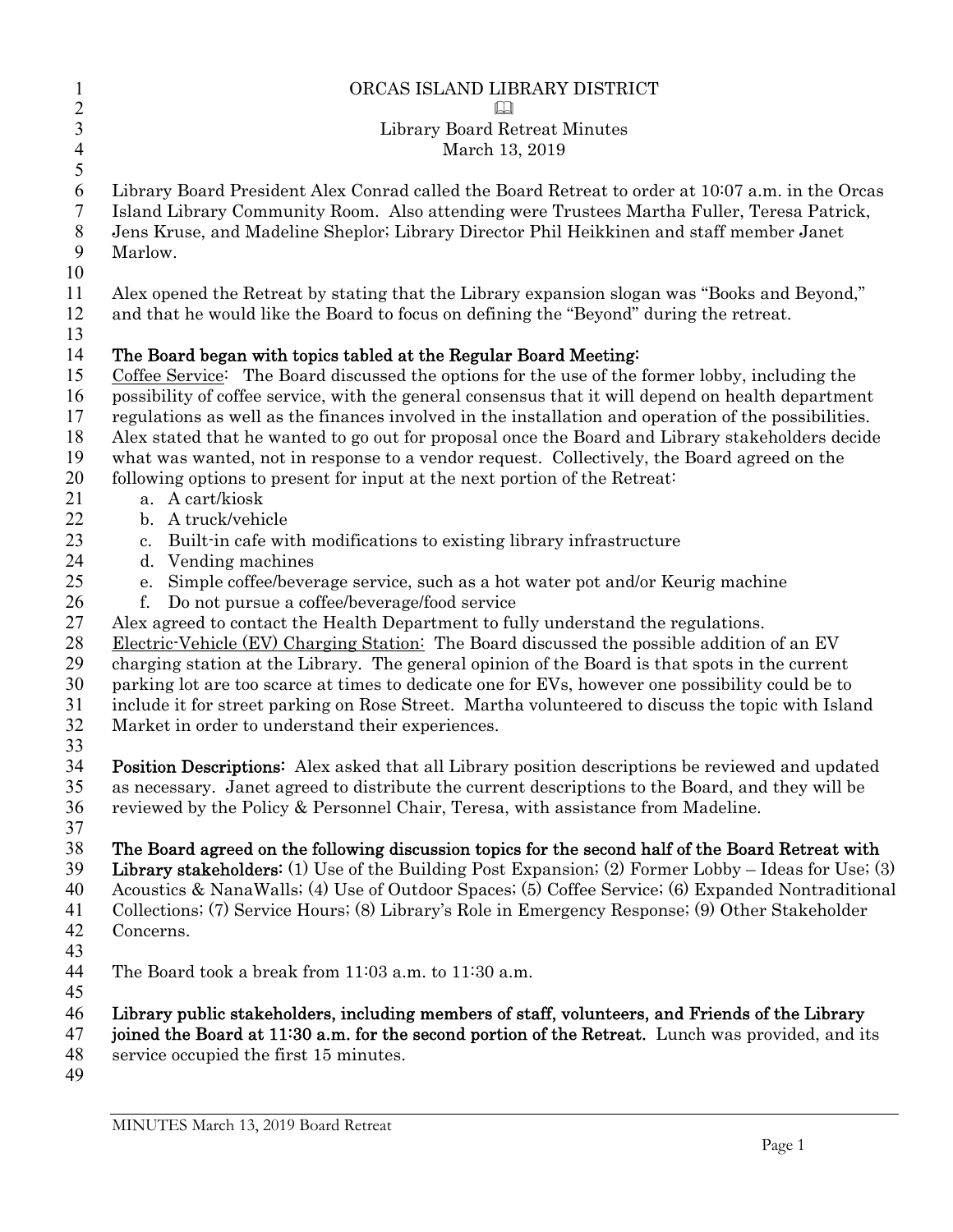Library Board President Alex Conrad called the public portion of the Retreat to order at 11:45 a.m.

and facilitated introductions. He introduced the topics defined above, and asked the group to

provide their input on each.

#### 

- 1. Use of the Building Post Expansion
- **•** Attendees mentioned the success of having a dedicated staff member for programming but felt that the space allocated for programs is too long and narrow.
- **•** There was an idea of taking out one row of books closest to the periodicals in order to accommodate larger groups. A staff member mentioned that the last row of shelving could be transformed into something movable.
- Another participant mentioned that the speaker and screen should be elevated to increase visibility.
- 

2. Former Lobby – Ideas for Use

- The participants agreed that they would like to see the lobby be transformed into a vital part of the library.
- Trustee Martha Fuller explained the Facilities Committee's vision of a coffee bar.
- There was concern from some participants that noise in the former lobby area negatively impacts any function ongoing in the Community Room, particularly for the hearing-challenged. Participants brainstormed possible solutions, including adding a second set of doors or removing the doors entirely.

## 3. Acoustics and NanaWalls

- Related to the noise of the former lobby, Phil explained that an improvement to the acoustics of the Community Room is currently in a bid package of improvements.
- Alex explained the NanaWall moveable walls to the attendees and asked the group if they felt the walls were necessary.
- Children's Librarian Jenny DeGroot pointed out that she could have more children's programs, including those involving music, if she could close off the space. She also mentioned that the NanaWalls would allow parents to let toddlers explore their area freely without fear of wandering.
- The general consensus of the participants was that the teen area is often noisy and sometimes disruptive after school, and one participant wondered if they would get even louder with a wall. There was a discussion of videogames, with one participant wondering if the library should limit times that videogames could be played. Several participants pointed out that this is a good problem to be having, in conjunction to the programs being very well attended – this means that people are using the building.
- 87 Alex asked if we could get teen participation on our advisory committees to give input and/or shadow the Board to learn about governance. The consensus of the group was that this is an excellent idea.
- The Board asked participants what should have priority if necessary: acoustical improvements in the Community Room or the NanaWalls, but there was no determination.
- 4. Use of Outdoor Space
- Alex introduced the topic and asked if the amphitheater area is underutilized.
- 95 Jenny DeGroot said that she uses it for Children's story times when the weather is good.
- One participant felt that it's under-landscaped to facilitate use, and that it would probably need carved-out seating to be fully functional, and perhaps more shade features.
- Phil informed the group that the Library would likely be offered a 16-ft totem pole next year for permanent exterior display and wondered if the participants had input on where it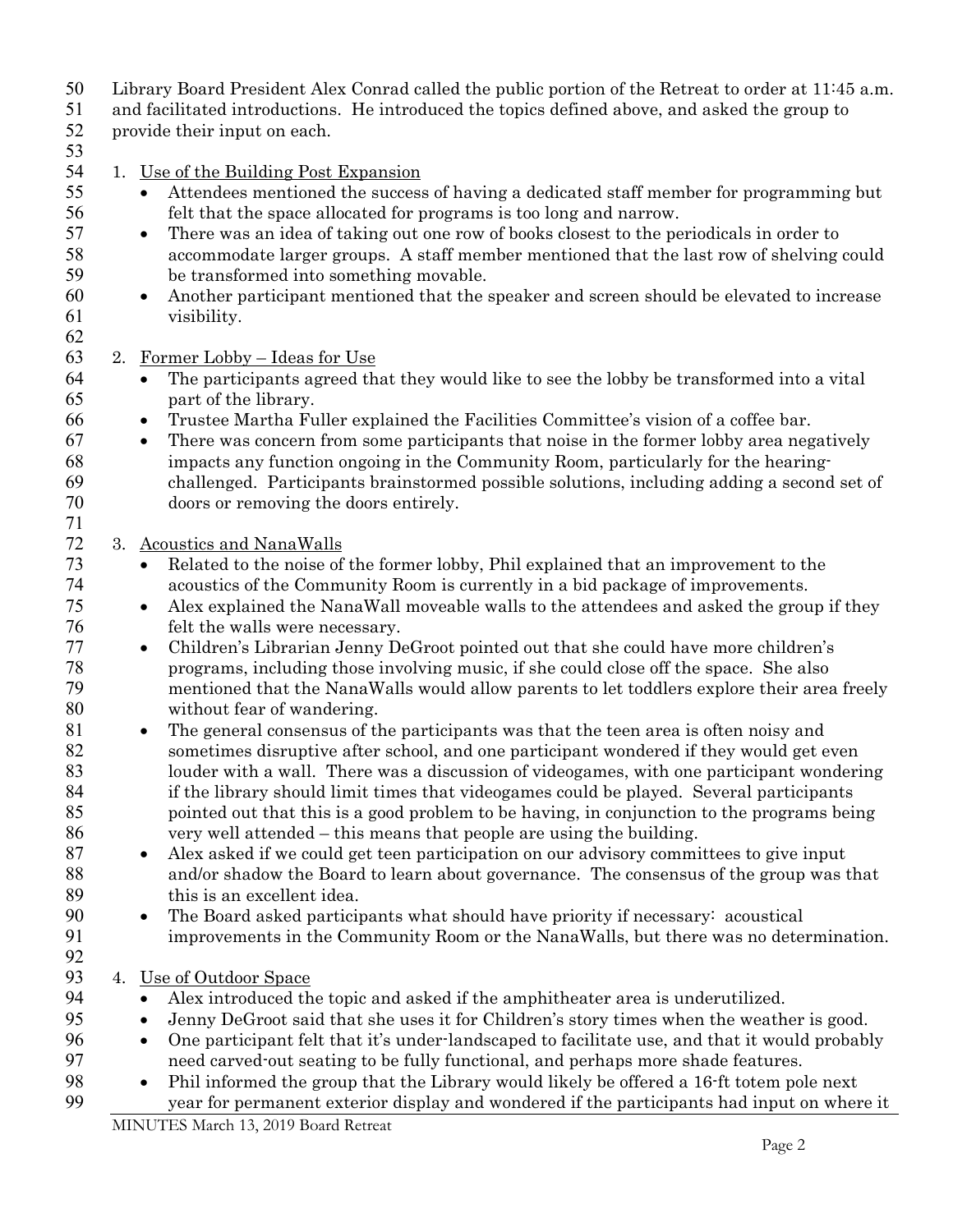| 100 |    | should be placed. One participant suggested that, since it was carved by the Lummi, the                   |
|-----|----|-----------------------------------------------------------------------------------------------------------|
| 101 |    | Library should consult with one or more members of the Lummi Nation to advise regarding                   |
| 102 |    | proper placement.                                                                                         |
| 103 |    | The south plaza lawn is being used regularly, though perhaps it needs sturdier umbrellas.<br>$\bullet$    |
| 104 |    | Also, a chess board (either oversized on the ground or inset in a table) might be an                      |
| 105 |    | attractive feature.                                                                                       |
| 106 |    |                                                                                                           |
| 107 |    | 5. Coffee Service                                                                                         |
| 108 |    | Alex introduced the topic as well as the six options the Board proposed per above in the                  |
| 109 |    | Board portion of the Retreat.                                                                             |
| 110 |    | One participant had specific concerns regarding the appropriateness of a coffee service in a<br>$\bullet$ |
| 111 |    | library, the competition with existing community coffee businesses, and the use of any tax                |
| 112 |    | funding to support the idea; she suggested that the community be surveyed to see what is                  |
| 113 |    | wanted.                                                                                                   |
| 114 |    | Another participant expressed that she would like to see the space energized in a quieter<br>$\bullet$    |
| 115 |    | way.                                                                                                      |
| 116 |    | A staff member said that they felt there is demand, especially during meetings and<br>$\bullet$           |
| 117 |    | programs.                                                                                                 |
| 118 |    | There was discussion among the group regarding the appropriateness of food or coffee in a<br>$\bullet$    |
| 119 |    | library, and whether we should limit locations where it is allowed. We have been seeing                   |
| 120 |    | changing patterns in libraries' policies and societal expectations.                                       |
| 121 |    | General consensus was that a survey would be helpful, but the Library should be<br>$\bullet$              |
| 122 |    | thoughtful about how it is worded.                                                                        |
| 123 |    |                                                                                                           |
| 124 | 6. | <b>Expanded Nontraditional Collections</b>                                                                |
| 125 |    | Alex introduced the topic and asked if we should extend our lending library to other types<br>$\bullet$   |
| 126 |    | of resources and, if so, what?                                                                            |
| 127 |    | Resources suggested: hotspots; telescopes; "Junior Ranger" backpacks; amp and voltage<br>$\bullet$        |
| 128 |    | meters, and other types of small equipment that people may need annually or rarely. One                   |
| 129 |    | participant suggested involving local science teachers to see what could be useful. Also, a               |
| 130 |    | survey could be helpful.                                                                                  |
| 131 |    | Concerns raised: Physical storage space; perception that staff should be responsible to<br>$\bullet$      |
| 132 |    | teach patrons how to use equipment; checking condition upon return.                                       |
| 133 |    | One participant mentioned that the Exchange had previous plans to implement a similar                     |
| 134 |    | ٠<br>program and that the Library should see what happened to that plan.                                  |
| 135 |    |                                                                                                           |
| 136 |    | 7. Service Hours                                                                                          |
|     |    |                                                                                                           |
| 137 |    | Phil introduced the topic and asked the group if they felt the current hours were<br>$\bullet$            |
| 138 |    | appropriate or not.                                                                                       |
| 139 |    | There was some discussion of extended evening hours, but the group felt this was not a<br>$\bullet$       |
| 140 |    | priority.                                                                                                 |
| 141 |    | There was general consensus that the existing service hours were working well.<br>$\bullet$               |
| 142 |    |                                                                                                           |
| 143 |    | 8. Library's Role in Emergency Response                                                                   |
| 144 |    | Phil introduced the topic and explained that the current plan is for the Library to be a<br>$\bullet$     |
| 145 |    | communications center in an emergency, and that beyond that role, he felt the Library's                   |
| 146 |    | ability to be effective would be limited due to lack of a generator and other supporting                  |
| 147 |    | infrastructure such as cooktops and heat. If we were to add a generator, what capacity                    |
| 148 |    | should it have, i.e., lights and computers only, septic pumps, or also heat?                              |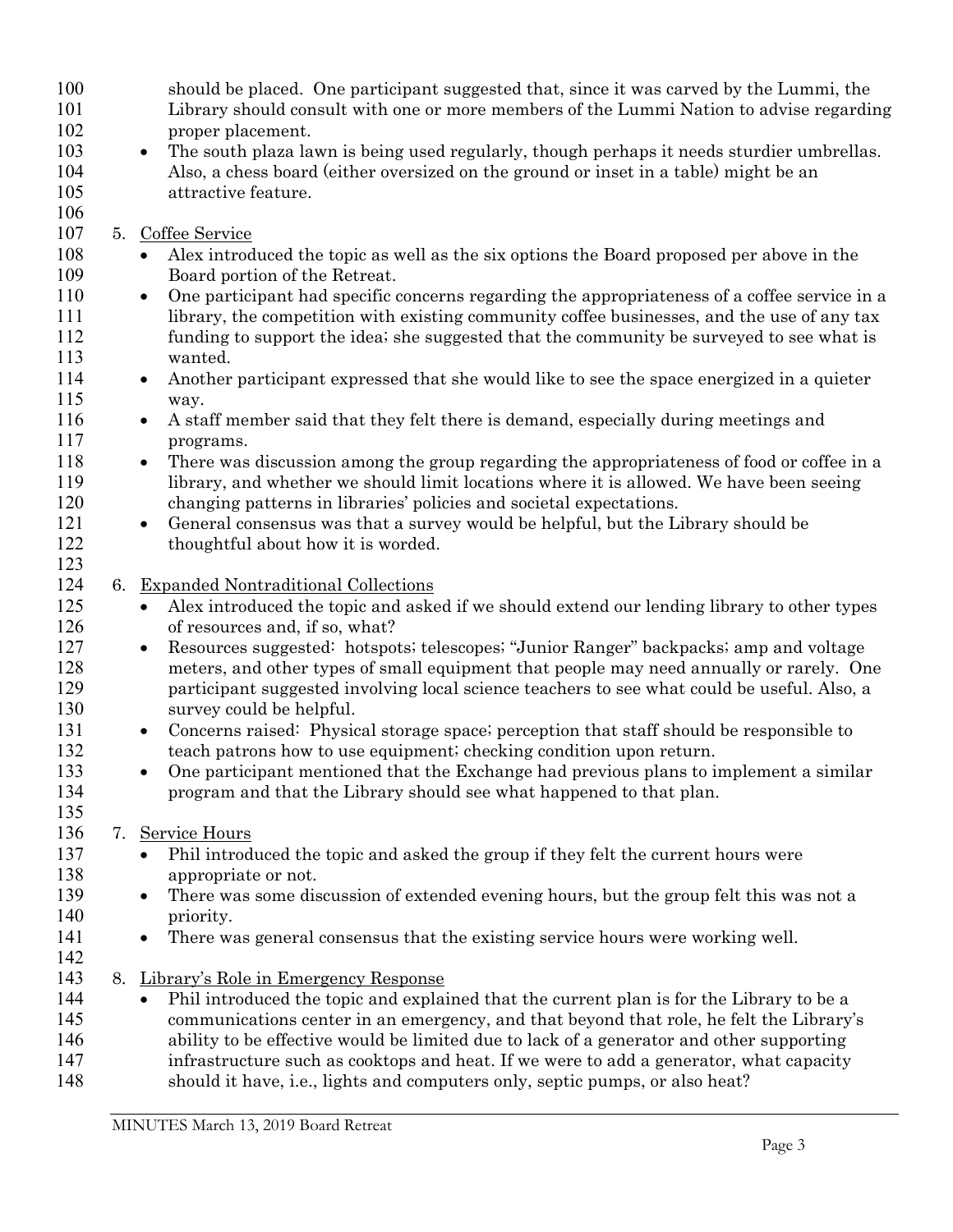| 149<br>150<br>151<br>152<br>153<br>154 | Martha added that, should it be made into an emergency shelter, the Library would need to<br>$\bullet$<br>ensure adequate staff in place to supervise.<br>There was discussion of other tax districts' roles in the County's plans, and our role as part<br>$\bullet$<br>of the whole.<br>One participant suggested that the Library become a hub for preparedness materials,<br>$\bullet$<br>similar to the seed library. |
|----------------------------------------|----------------------------------------------------------------------------------------------------------------------------------------------------------------------------------------------------------------------------------------------------------------------------------------------------------------------------------------------------------------------------------------------------------------------------|
| 155                                    |                                                                                                                                                                                                                                                                                                                                                                                                                            |
| 156                                    | 9. Other Stakeholder Concerns                                                                                                                                                                                                                                                                                                                                                                                              |
| 157<br>158                             | A staff member raised the issue of parking lot safety during the winter when the Library<br>$\bullet$<br>closes well after dark.                                                                                                                                                                                                                                                                                           |
| 159                                    | There was discussion of cameras, related privacy laws, and outdoor lighting options.<br>$\bullet$                                                                                                                                                                                                                                                                                                                          |
| 160                                    | Madeline said that, should we decide to move forward with exterior security cameras, a<br>$\bullet$                                                                                                                                                                                                                                                                                                                        |
| 161                                    | policy governing their use should be in place before installation.                                                                                                                                                                                                                                                                                                                                                         |
| 162                                    | Participants mentioned that additional lighting would be helpful to prevent trip and falls as<br>$\bullet$                                                                                                                                                                                                                                                                                                                 |
| 163                                    | well, and therefore support the Library's risk management response. We could possibly use                                                                                                                                                                                                                                                                                                                                  |
| 164                                    | floodlights in the parking lot for an interval around closing time.                                                                                                                                                                                                                                                                                                                                                        |
| 165<br>166                             | We do have flashlights and pepper spray that staff members can carry when leaving at<br>$\bullet$<br>night.                                                                                                                                                                                                                                                                                                                |
| 167                                    | There was general consensus that the Library should look into installing additional lighting<br>$\bullet$                                                                                                                                                                                                                                                                                                                  |
| 168                                    | in the parking lot and research possibilities of exterior security cameras. Now that daylight                                                                                                                                                                                                                                                                                                                              |
| 169                                    | is extending later into the day, we have more time to research and implement the best                                                                                                                                                                                                                                                                                                                                      |
| 170                                    | option.                                                                                                                                                                                                                                                                                                                                                                                                                    |
| 171                                    |                                                                                                                                                                                                                                                                                                                                                                                                                            |
| 172                                    | <b>Adjournment:</b> Having exhausted the allocated time, the meeting was adjourned by the President                                                                                                                                                                                                                                                                                                                        |
| 173                                    | at $1:35$ p.m.                                                                                                                                                                                                                                                                                                                                                                                                             |
| 174                                    |                                                                                                                                                                                                                                                                                                                                                                                                                            |
| 175                                    | Submitted by Janet Marlow.                                                                                                                                                                                                                                                                                                                                                                                                 |

Approved: \_\_\_\_\_\_\_\_\_\_\_\_\_\_\_\_\_\_\_\_\_\_\_\_\_\_\_\_\_\_\_\_\_\_\_\_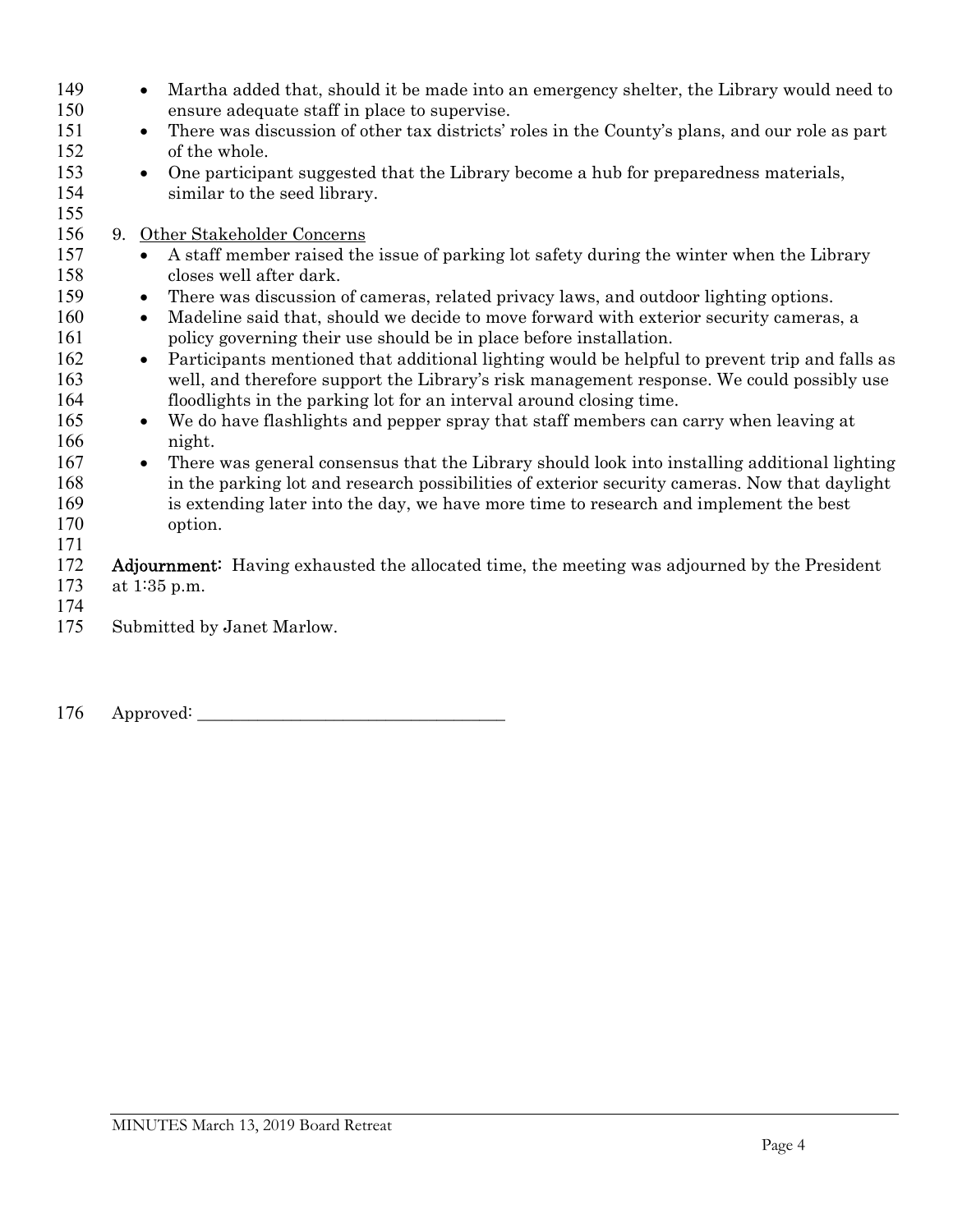| 1              | ORCAS ISLAND LIBRARY DISTRICT                                                                                                                                         |             |
|----------------|-----------------------------------------------------------------------------------------------------------------------------------------------------------------------|-------------|
| $\overline{2}$ |                                                                                                                                                                       |             |
| 3              | <b>Regular Board Meeting</b>                                                                                                                                          |             |
| $\overline{4}$ | April 10, 2019                                                                                                                                                        |             |
| 5              | Library Board President Alex Conrad convened the meeting at 9:10 a.m. in the Community                                                                                |             |
| 6              | Meeting Room of the Library. Also attending were Trustees Martha Fuller, Jens Kruse, and                                                                              |             |
| 7              | Teresa Patrick; Library Director Phil Heikkinen and staff member Janet Marlow, and                                                                                    |             |
| 8<br>9         | Friends Board member Robert Demarest.                                                                                                                                 |             |
| 10             | <b>WELCOME &amp; INTRODUCTIONS - Alex welcomed everyone.</b>                                                                                                          |             |
| 11             | <b>ADDITIONS OR MODIFICATIONS TO THE AGENDA - None.</b>                                                                                                               |             |
| 12             | <b>ROUTINE MATTERS</b>                                                                                                                                                |             |
| 13             | Minutes: The Trustees reviewed the Minutes from the March 13 Regular Board                                                                                            |             |
| 14             | Meeting and the March 13 Board Retreat. Alex made a <b>MOTION</b> to approve the Minutes;                                                                             |             |
| 15             | Jens seconded, and the <b>MOTION</b> passed unanimously by the attending Trustees.                                                                                    |             |
| 16<br>17       | Vouchers and Payroll: Martha said she had reviewed the vouchers and payroll and<br>recommended approval.                                                              |             |
| 18             | March 2019 Payroll                                                                                                                                                    | \$34,729.04 |
| 19             | Invoice Accounting Report 3/12/2019 (GF)                                                                                                                              | \$11,358.71 |
| 20             | Invoice Accounting Report 3/28/2019 (GF)                                                                                                                              | \$5,738.98  |
| 21             |                                                                                                                                                                       |             |
| 22<br>23       | Alex made a <b>MOTION</b> to approve the submitted March 2019 General Fund vouchers<br>totaling \$17,097.69. Jens seconded, and the <b>MOTION</b> passed unanimously. |             |
| 24             | Teresa made a <b>MOTION</b> to approve the March payroll in the amount of \$34,729.04.                                                                                |             |
| 25             | Alex, and the <b>MOTION</b> passed unanimously.                                                                                                                       |             |
| 26             | <b>PUBLIC COMMENT - None</b>                                                                                                                                          |             |
| 27             | <b>NEW BUSINESS</b>                                                                                                                                                   |             |
| 28             | Relevant News and Issues - None                                                                                                                                       |             |
| 29             | Director's Report: Phil referred to his written report and informed that Monty<br>➤                                                                                   |             |
| 30             | Coffey's work to create a plaza in the southwest corner of the property out of the existing                                                                           |             |
| 31             | flagstone is in progress. He also mentioned the success of last month's programs and that                                                                             |             |
| 32<br>33       | he had recently performed as the escort for the "Tardy Queen" for the elementary school<br>assembly.                                                                  |             |
| 34             | $\triangleright$ Friends of the Library: Robert updated the Board on the news from the April                                                                          |             |
| 35             | Friends meeting, including the fact that lobby book sales have been slow following the                                                                                |             |
| 36             | Winter Book Sale. Madeline had previously volunteered to represent the Board at the May                                                                               |             |
| 37             | meeting, and Jens volunteered for June.                                                                                                                               |             |
| 38<br>39       | REPORTS FROM ACTIVE COMMITTEES                                                                                                                                        |             |
| 40             | Example 2. Resources and Programs: Phil informed the Board that, in addition to Jens's ongoing                                                                        |             |
| 41             | Kafka class, current programs include the poetry displays in honor National Poetry Month                                                                              |             |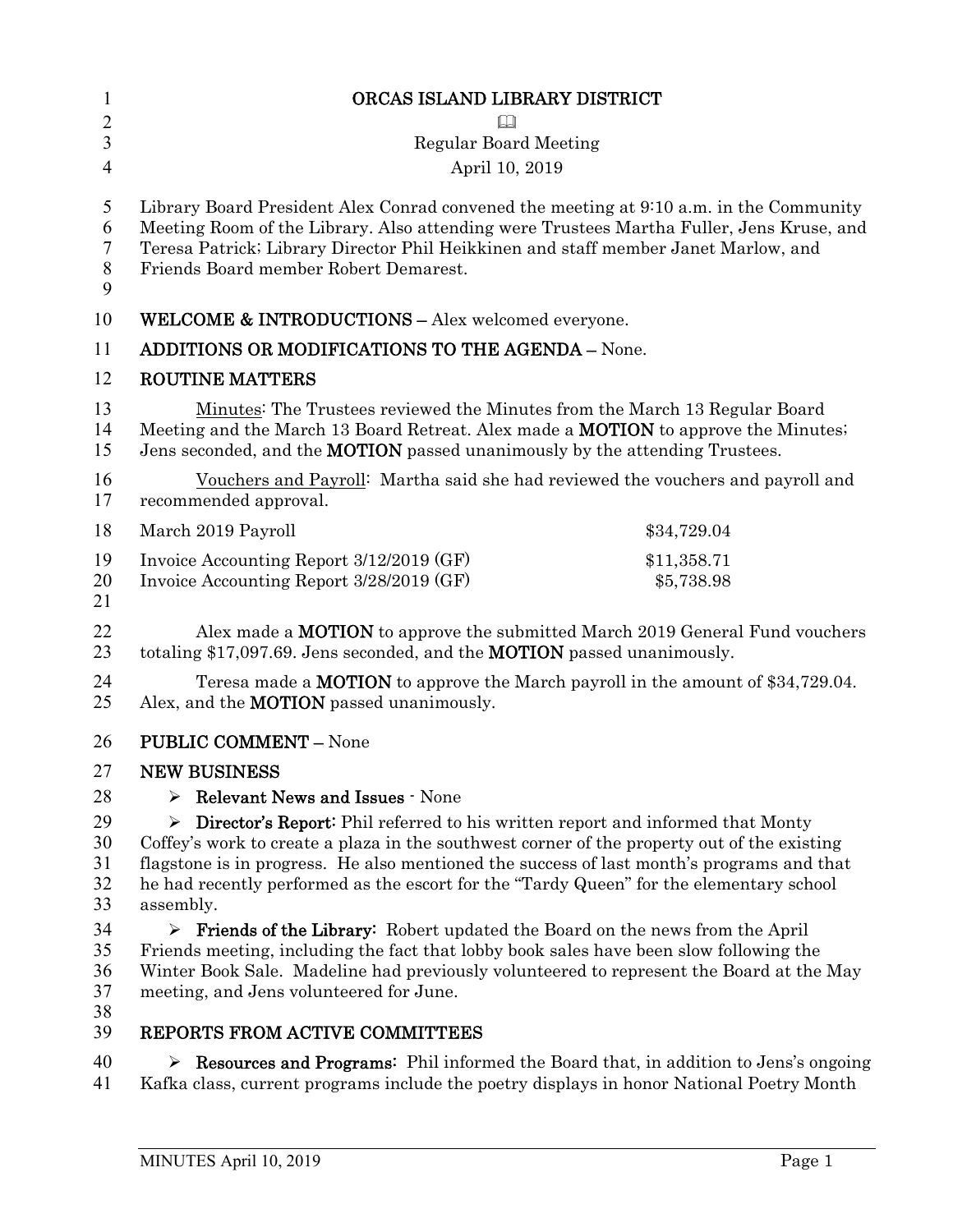and an artist and poet reception scheduled for April 11 to recognize the people that have either art of poetry on display in the Library this month.

 $\triangleright$  Community Relations: Alex mentioned that the Fire Department is struggling to find ways to promote the fact that they have care seats available for families to borrow. Martha suggested that it be included in the newsletter for people that may have visitors coming in, and the Board agreed.

**Facilities & Systems:** Jens asked for a status update of the toilet repair in the new portion of the building. Phil said that the toilet manufacturer was sending new parts that would hopefully resolve the water logging issue. Phil informed the Board that he was discussing the possibility of an EV-charging station on Rose Street with OPALCO, and that any spots would be fully operated by OPALCO. Regarding the parking lot safety issue raised at the Board Retreat, Phil said that he had discussed parking lot lights with San Juan County, and a hardwired light would be prohibitively expensive (around \$5,000 to \$10,000). Therefore, the County recommended either standalone solar-panel lights or flood lights on the exterior of the building. Phil said that he and staff member Tony Ghazel were also looking into exterior security camera options. Alex asked that Tony be invited to the May Board Meeting to discuss the options. Martha asked if the Library should be looking into internal cameras as well in order to have a comprehensive security package. Teresa recommended that the Board keep lighting and cameras as separate issues since the need for lighting was agreed but cameras would be a more intensive discussion. Martha agreed and recommended that we use information gathered by Eastsound Planning Review Committee about lighting in Eastsound.

o Remodeling design/bid project: Martha told the Board that she and Phil had had a useful call with HKP Architects and are waiting on a proposal from an electrical engineering firm, primarily related to the former lobby remodel.

 Regarding the acoustics for the Community Room, Martha explained that the architects had recommended the first approach to noise overflow from the former office first be remedied with enhanced weather-stripping around the existing doors to seal the gaps. If that was ineffective, new doors could be installed. Martha suggested that the Board proceed with the other acoustic measures already planned (ceiling panels), and the re-evaluate the issue of the doors once the decision of having coffee service in the former lobby was made. Phil added that we could also look at acoustic panels for the walls of the Community Room if necessary.

 For the former lobby remodel, Martha said that if the Board had a decision about coffee service in the lobby, that would be optimal at this point from the design perspective, but not absolutely necessary. Phil added that coffee services could always be added at a later point through small works. Martha agreed and said the renovation of the former lobby needs to move forward, regardless, and not let a decision a decision about coffee service drive the process. Alex recommended that simple infrastructure be included in the design process in anticipation of a future decision, and the 84 Board concurred.

o Coffee/refreshment service concept: Phil presented the results of the survey to Library patrons regarding the coffee options. Out of the six options presented, 61 % of respondents chose either "Portable coffee/espresso cart in the former entry lobby" or "Built-in café" as their top preference. The next most preferred choice was "Do not pursue a coffee/beverage service" with 23%. During the survey process, Martha had done research into the option of vending machines and discovered no coffee vending machine suppliers service San Juan County; vending machines was the lowest overall weighted preference in the survey. Teresa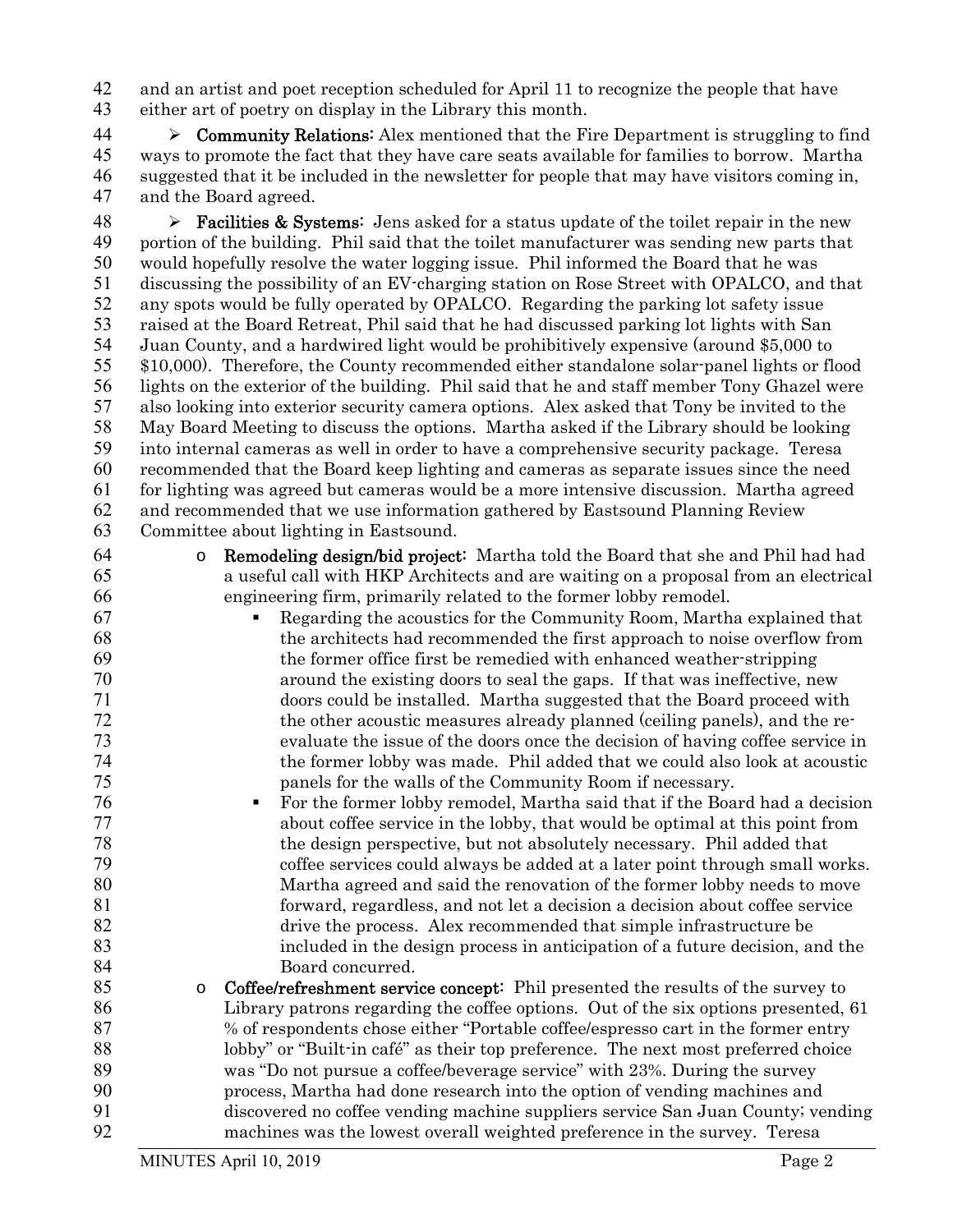recommended that the Board move forward with a six-month trial to gauge the success of a coffee service. Alex said that, should the idea move forward, it needs to be launched with an RFP that makes the process transparent. Phil added that the RFP could be a very simple process, and, should the Friends of the Library choose to be involved, they would manage the contractual arrangements. Martha mentioned that the trial period could also be a good opportunity for the Friends to see if the fund-raising is worth the management effort. The Board discussed that it will be critical to define the RFP and anticipate what sorts of issues potential vendors will need to know. The Board agreed to move forward with a 6-month trial period for coffee service, allowing a vendor to put a portable coffee/espresso cart on site.

104  $\triangleright$  Policy & Personnel: Teresa mentioned the new 2019 RCW related to Service Animals and recommended that staff should manage all interactions regarding animals on site since they have been trained in the process, and volunteers have not. Phil and the Board agreed.

 $\triangleright$  **Finance:** Martha raised the issue of the review of expenditures and the AP and Payroll vouchers that the Board signs at each meeting, wondering what latitude the Library has to make changes to the process or wording. Janet explained that the review and signatures were a legal requirement that are submitted to the County Auditor monthly but would need to research to see if we could make changes to the wording. Alex suggested Janet contact the Orcas Fire Department and Orcas Parks and Recreation to see how they approach this topic. Martha suggested Janet contact the County or State Auditors to get a clarification on what, exactly, the Board is required to do.

PUBLIC COMMENT – None.

OTHER – None

**ADJOURNMENT** – There being no further business, the meeting was adjourned at 10:37

- a.m.
- Submitted by Janet Marlow.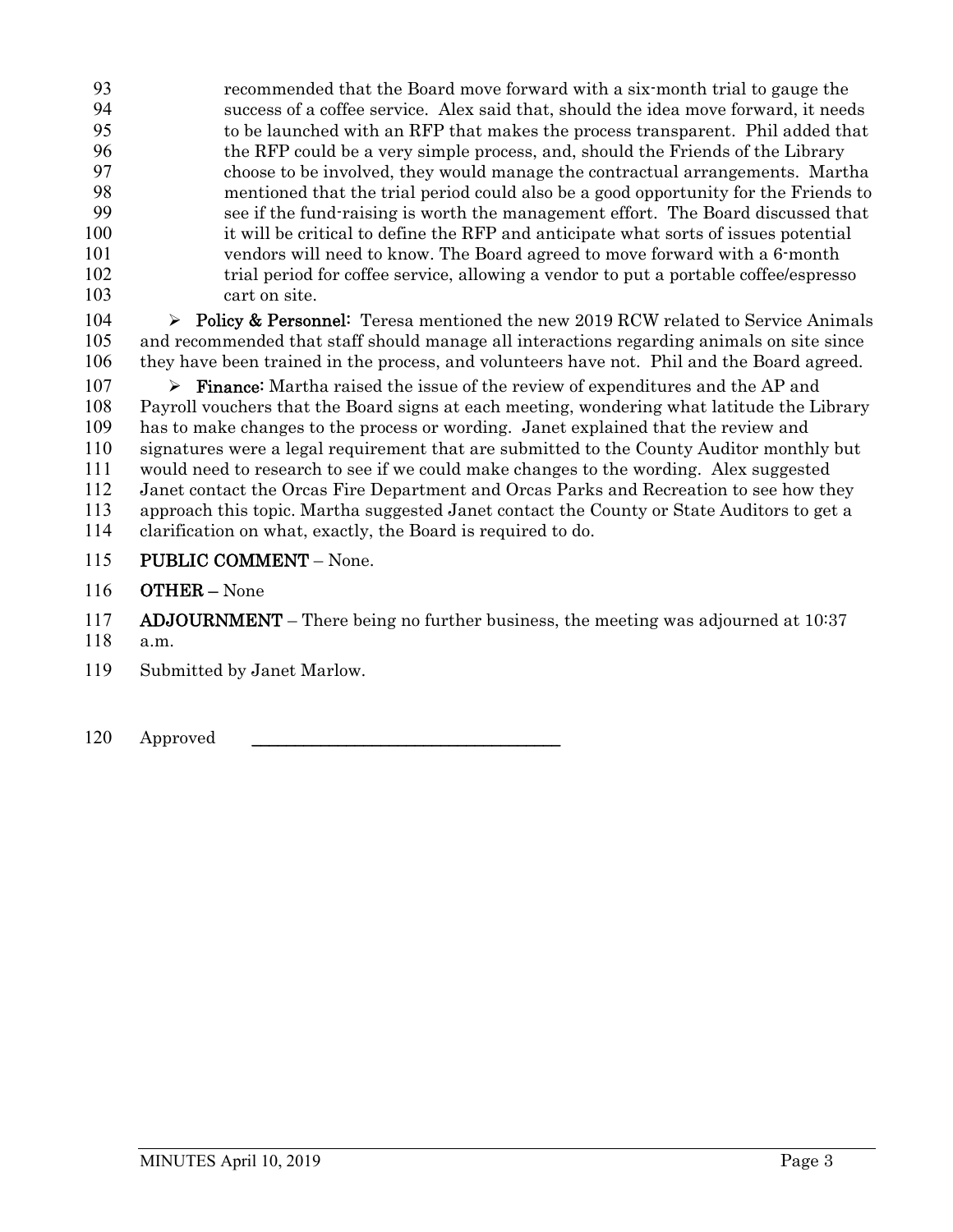| $\mathbf{1}$          | ORCAS ISLAND LIBRARY DISTRICT                                                                                                                                                                                                                                                                                                   |                                         |  |
|-----------------------|---------------------------------------------------------------------------------------------------------------------------------------------------------------------------------------------------------------------------------------------------------------------------------------------------------------------------------|-----------------------------------------|--|
| $\overline{2}$        | Ш                                                                                                                                                                                                                                                                                                                               |                                         |  |
| 3                     | <b>Regular Board Meeting</b>                                                                                                                                                                                                                                                                                                    |                                         |  |
| 4                     | May 8, 2019                                                                                                                                                                                                                                                                                                                     |                                         |  |
| 5<br>6<br>7<br>8<br>9 | Library Board Vice President Martha Fuller convened the meeting at 9:08 a.m. in Maria's<br>Room of the Library. Also attending were Trustees Teresa Patrick and Madeline Sheplor;<br>Library Director Phil Heikkinen; and staff members Tony Ghazel and Janet Marlow.<br>Library Board President Alex Conrad arrived at 9:18am. |                                         |  |
| 10                    | <b>WELCOME &amp; INTRODUCTIONS - Martha welcomed everyone.</b>                                                                                                                                                                                                                                                                  |                                         |  |
| 11<br>12<br>13        | <b>ADDITIONS OR MODIFICATIONS TO THE AGENDA - Phil requested to add a Naming</b><br>Proposal to New Business, and the Board agreed. The Board also decided to move the<br>approval of the minutes to after Alex's arrival.                                                                                                      |                                         |  |
| 14                    | <b>ROUTINE MATTERS</b>                                                                                                                                                                                                                                                                                                          |                                         |  |
| 15<br>16              | Vouchers and Payroll: Martha said she had reviewed the vouchers and payroll and<br>recommended approval.                                                                                                                                                                                                                        |                                         |  |
| 17                    | April 2019 Payroll                                                                                                                                                                                                                                                                                                              | \$40,250.34                             |  |
| 18<br>19<br>20<br>21  | Invoice Accounting Report 4/2/2019 (GF)<br>Invoice Accounting Report 4/16/2019 (GF)<br>Invoice Accounting Report 4/26/2019 (GF)                                                                                                                                                                                                 | \$8,475.73<br>\$14,619.58<br>\$8,057.89 |  |
| 22<br>23              | Martha made a <b>MOTION</b> to approve the submitted April 2019 General Fund<br>vouchers totaling \$31,153.20. Theresa seconded, and the <b>MOTION</b> passed unanimously.                                                                                                                                                      |                                         |  |
| 24<br>25              | Martha made a <b>MOTION</b> to approve the April payroll in the amount of $$40,250.34$ .<br>Madeline seconded, and the <b>MOTION</b> passed unanimously.                                                                                                                                                                        |                                         |  |
| 26                    | Alex Conrad joined the meeting.                                                                                                                                                                                                                                                                                                 |                                         |  |
| 27<br>28<br>29<br>30  | Minutes: The Trustees reviewed the Minutes from the April 10 Regular Board<br>Meeting, and a typo was corrected. Martha made a <b>MOTION</b> to approve the Minutes as<br>corrected; Alex seconded, and the <b>MOTION</b> passed unanimously with Madeline abstaining<br>due to not have attended the meeting.                  |                                         |  |
| 31                    | <b>PUBLIC COMMENT - None</b>                                                                                                                                                                                                                                                                                                    |                                         |  |
| 32                    | <b>NEW BUSINESS</b>                                                                                                                                                                                                                                                                                                             |                                         |  |
| 33                    | <b>Naming Proposal:</b> Phil explained that an Expansion Project donation from Nicholas<br>➤                                                                                                                                                                                                                                    |                                         |  |
| 34                    | Binkley in 2017 had qualified for a naming sponsorship within the Library, which he                                                                                                                                                                                                                                             |                                         |  |
| 35                    | intended as a memorial for his late wife. In discussing with Phil, the donor elected to                                                                                                                                                                                                                                         |                                         |  |
| 36<br>37              | sponsor the New Book Display, which would now be called the "Diana Padelford Binkley<br>New Book Display." Phil asked that the Board approve this naming proposal. Martha made                                                                                                                                                  |                                         |  |
| 38<br>39              | a <b>MOTION</b> to approve the naming proposal; Alex seconded, and the <b>MOTION</b> passed<br>unanimously.                                                                                                                                                                                                                     |                                         |  |
| 40                    | $\triangleright$ Relevant News and Issues: None                                                                                                                                                                                                                                                                                 |                                         |  |

41 Director's Report: Phil introduced the topic of security cameras, presenting 42 information with Tony regarding proposed camera locations and associated cost. The Board<br>43 discussed that the priorities of the camera should be staff and patron safety entering and discussed that the priorities of the camera should be staff and patron safety entering and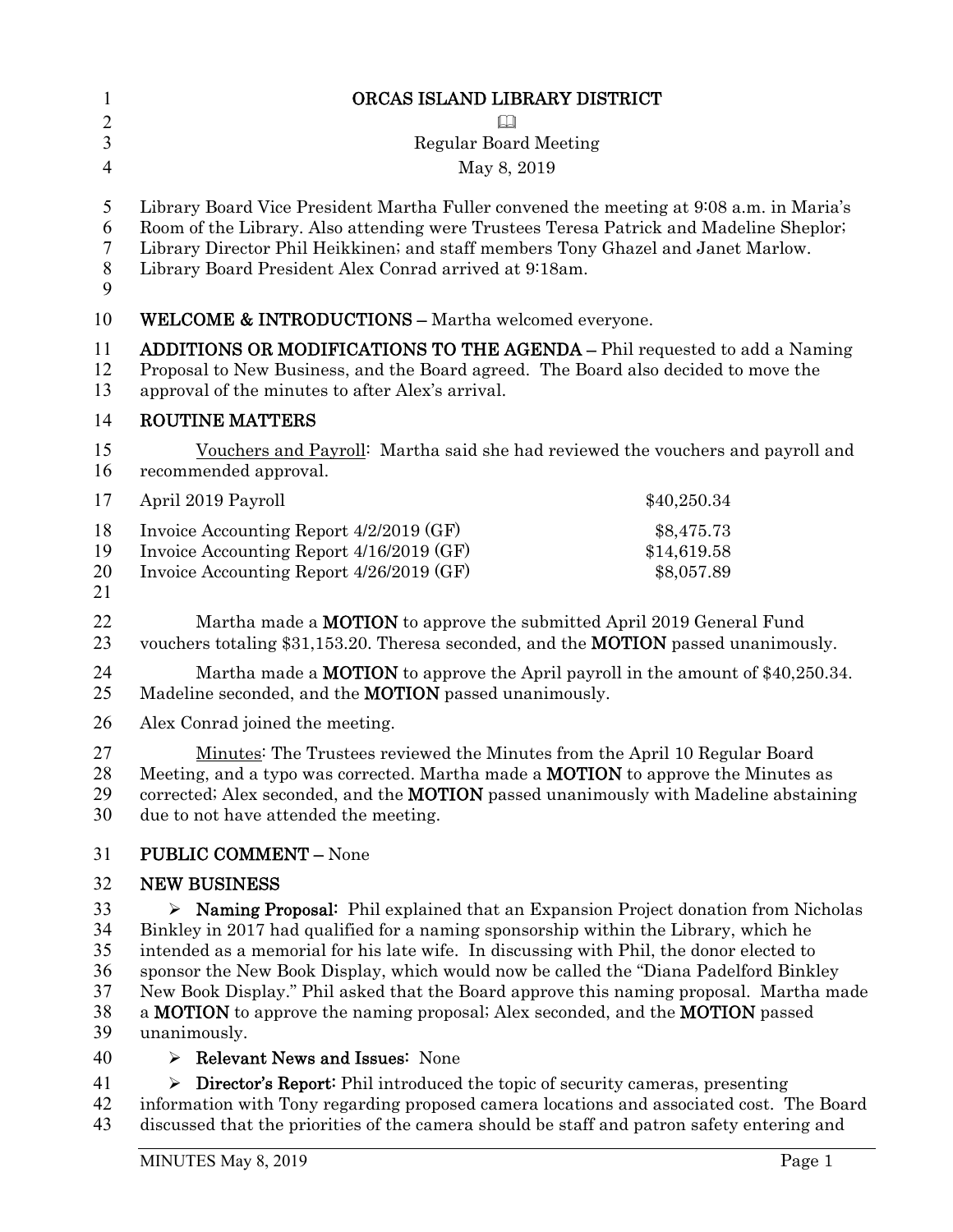exiting the building. Madeline asked that the Board progress in stages, and first cover the entrances. Tony explained that the recordings could be triggered by motion sensors and kept for a short amount of time that could be defined. The Board agreed to move forward installing exterior cameras at the access doors. Madeline recommended that a policy be put into place and staff trained to respond to patron questions before the cameras are installed. Phil informed the Board that the Library may owe healthcare costs in arrears for two employees that waived medical coverage but should have still been enrolled in basic life, long-term disability, and dental coverage which cannot be waived. The error was discovered during an internal review of benefits coverage and was being discussed with the Washington State Health Care Authority. Alex and Martha asked that any costs in arrears be negotiated with the State. Phil also informed that the NanaWalls were moved to Larsen Storage until ready for installation and thanked Orcas Freight for having stored them for free since last September. Regarding the Coffee Cart RFP, Phil advised the Board that no proposals had been received so far, and that he had distributed the RFP to local coffee vendors. Madeline suggested sending the RFP to coffee services on San Juan and Lopez.

59 > Friends of the Library: None

## REPORTS FROM ACTIVE COMMITTEES

62  $\triangleright$  **Resources and Programs:** Phil informed the Board that the Coast Salish Speaker Series continues in May and June with Swil Kanim speaking on May 18 and William John on June 22.

 $65 \rightarrow$  Community Relations: None

**Facilities & Systems:** Madeline will be stepping back as committee lead in order to manage more of the detailed work of the remodeling project. Martha will now lead the committee. In other facility news, Phil informed the Board that he has asked Emily Aring with KaBloom for landscaping ideas for the southwest corner while keeping an eye on the landscaping budget.

- o Remodeling design/bid project: Phil informed the Board that the project timeline has been set back for approximately 8 to 11 weeks in order to go through a permitting process with the County which was not originally anticipated.
- o Construction Administration: The Board discussed a proposal for HKP Architects to manage the Construction Administration portion of the project now that the Design/Bid portion is almost complete. There was consensus among the Board to continue to use HKP for the construction administration with the minimization of travel costs wherever possible. Martha made a MOTION to approve the entering into a contract with HKP Architects for Construction Administration; Teresa 80 seconded, and the **MOTION** passed unanimously.
- 81  $\rightarrow$  Policy & Personnel: None

## 82  $\triangleright$  Finance:

- **o** Wording for approval of invoices and payroll: Related to the topic raised at the April 2019 Regular Board Meeting, Janet updated the Board that the State Auditors confirmed that the wording stipulated by State BARS Manual for the approval of invoices and payroll was specific to the Auditing Officer, and what, if anything, the Board was required to sign was a topic that needs to be further 88 discussed with the County Auditor.
- **Resolution Appointing Auditing Officers:** In order to formalize the appointment of Auditing Officers with the County, Martha introduced a resolution appointing Phil Heikkinen as Auditing Officer, and staff member Holly King as backup Auditing Officer. Martha read Resolution 02-2019 Appointing Auditing Officers.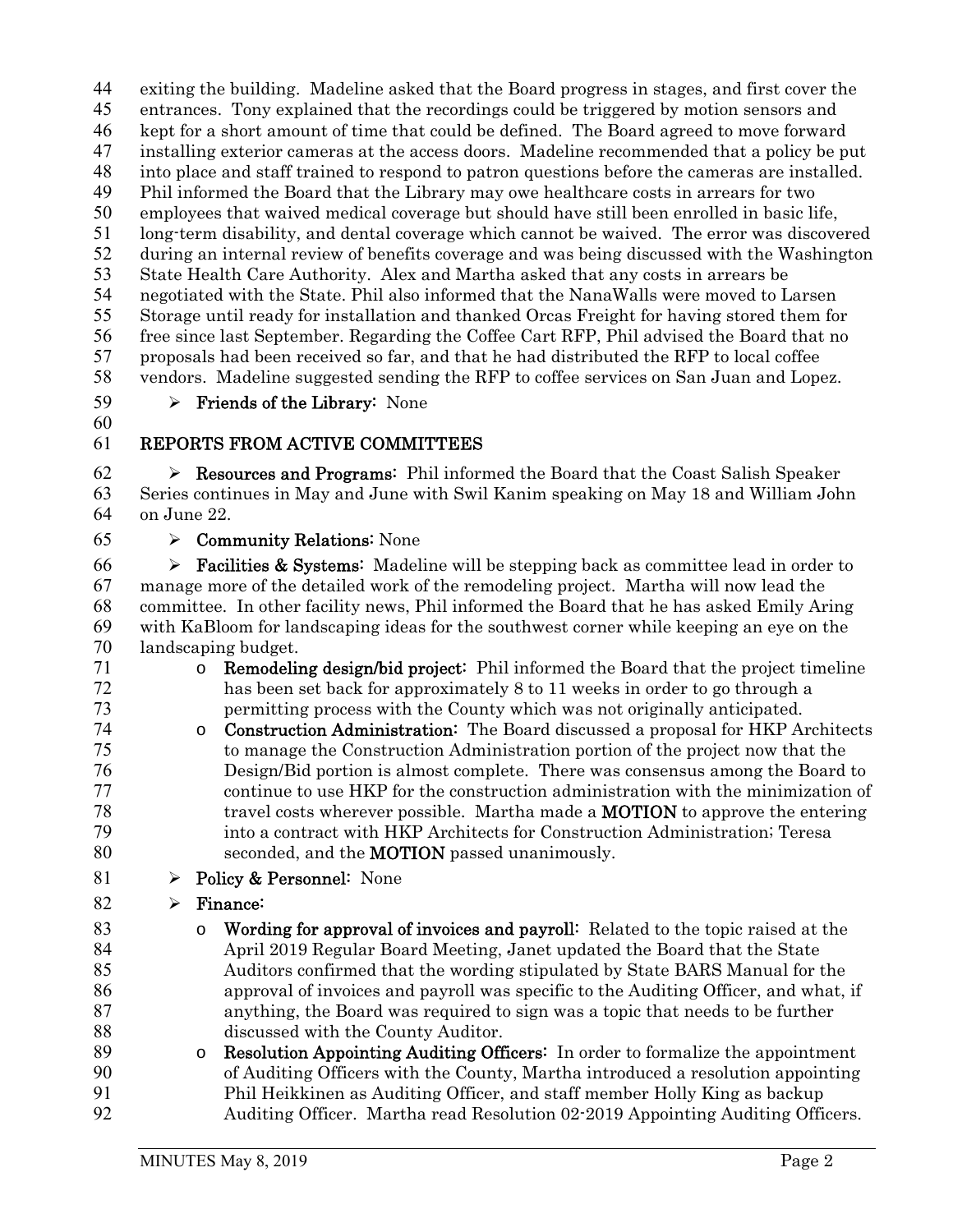93 Martha made a **MOTION** to adopt Resolution 02-2019; Teresa seconded, and the **MOTION** passed unanimously.

Alex left the meeting at 10:20 a.m.

## PUBLIC COMMENT – None

**OTHER** – Teresa asked about the funds the Library received from OICF, specifically how

- it's determined to use OICF funding versus the Library General Fund. Phil explained the
- annual distribution process and that some of the funds are earmarked by the donors for
- specific uses. There was discussion among the Board of the purpose of the funds and if there
- should be a written policy in place to ensure the flexibility of the funds' use.
- 102 ADJOURNMENT There being no further business, the meeting was adjourned at 10:39
- a.m.
- Submitted by Janet Marlow.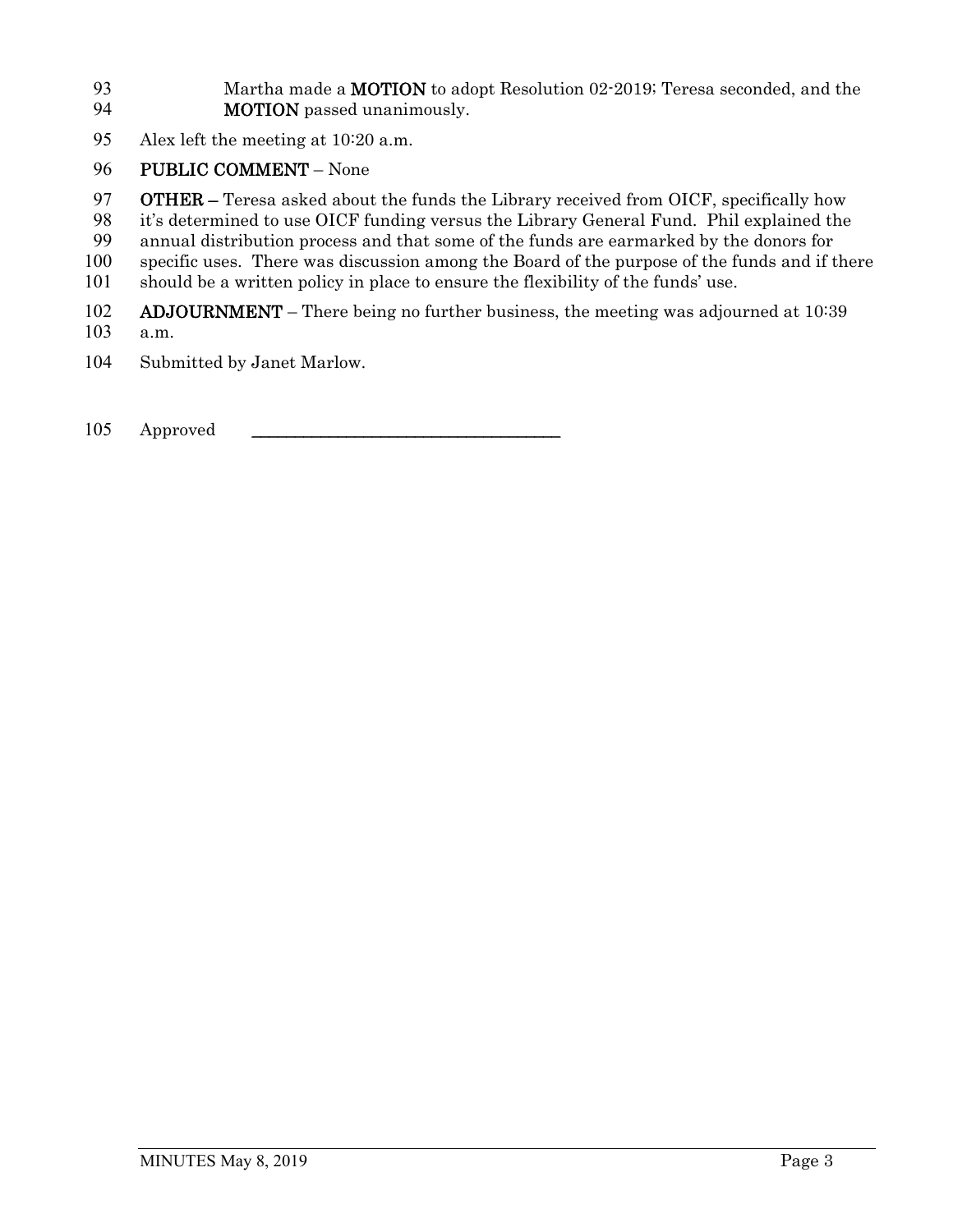| $\mathbf{1}$          | ORCAS ISLAND LIBRARY DISTRICT                                                                                                                                                                                                                                                                                                                    |                           |  |
|-----------------------|--------------------------------------------------------------------------------------------------------------------------------------------------------------------------------------------------------------------------------------------------------------------------------------------------------------------------------------------------|---------------------------|--|
| $\overline{2}$        |                                                                                                                                                                                                                                                                                                                                                  |                           |  |
| 3                     | <b>Regular Board Meeting</b>                                                                                                                                                                                                                                                                                                                     |                           |  |
| $\overline{4}$        | June 12, 2019                                                                                                                                                                                                                                                                                                                                    |                           |  |
| 5<br>6<br>7<br>8<br>9 | Library Board President Alex Conrad convened the meeting at 9:03 a.m. in the Community<br>Meeting Room of the Library. Also attending were Trustees Martha Fuller (via telephone),<br>Jens Kruse, Teresa Patrick, and Madeline Sheplor; Library Director Phil Heikkinen and<br>staff member Janet Marlow, and Friends Board President Ken Gibbs. |                           |  |
| 10                    | <b>WELCOME &amp; INTRODUCTIONS - Alex welcomed everyone.</b>                                                                                                                                                                                                                                                                                     |                           |  |
| 11                    | <b>ADDITIONS OR MODIFICATIONS TO THE AGENDA - None.</b>                                                                                                                                                                                                                                                                                          |                           |  |
| 12                    | <b>ROUTINE MATTERS</b>                                                                                                                                                                                                                                                                                                                           |                           |  |
| 13<br>14              | Vouchers and Payroll: Alex said that Martha had reviewed the vouchers and payroll<br>and recommended approval.                                                                                                                                                                                                                                   |                           |  |
| 15                    | May 2019 Payroll                                                                                                                                                                                                                                                                                                                                 | \$36,684.99               |  |
| 16<br>17              | Invoice Accounting Report 5/13/2019 (GF)<br>Invoice Accounting Report 5/28/2019 (GF)                                                                                                                                                                                                                                                             | \$11,703.30<br>\$3,756.65 |  |
| 18<br>19<br>20        | Janet explained the change of structure and wording for the Board Authorization<br>statements and that the changes resulted from conversations with the State Auditor and the<br>appointment of Phil as Auditing Officer at the May Regular Board Meeting.                                                                                       |                           |  |
| 21<br>22              | Alex made a <b>MOTION</b> to approve the submitted April 2019 General Fund vouchers<br>totaling \$15,459.95. Teresa seconded, and the MOTION passed unanimously.                                                                                                                                                                                 |                           |  |
| 23<br>24              | Alex made a <b>MOTION</b> to approve the April payroll in the amount of \$36,684.99.<br>Madeline seconded, and the <b>MOTION</b> passed unanimously.                                                                                                                                                                                             |                           |  |
| 25<br>26              | Minutes: The approval of May minutes will need to be redone at the July meeting so<br>that the Board Member who did not attend in May can abstain from voting.                                                                                                                                                                                   |                           |  |
| 27                    | <b>PUBLIC COMMENT - None</b>                                                                                                                                                                                                                                                                                                                     |                           |  |
| 28                    | <b>NEW BUSINESS</b>                                                                                                                                                                                                                                                                                                                              |                           |  |
| 29                    | <b>Relevant News and Issues: None</b><br>➤                                                                                                                                                                                                                                                                                                       |                           |  |
| 30                    | <b>Director's Report:</b> Phil mentioned that the deadline for the Coffee RFP had passed,<br>➤                                                                                                                                                                                                                                                   |                           |  |
| 31                    | no proposals were received, and that the Library could therefore move forward with the                                                                                                                                                                                                                                                           |                           |  |
| 32                    | remodel without this concern. Phil also told the Board that the Library's annual report for                                                                                                                                                                                                                                                      |                           |  |
| 33                    | the Washington State Library (WSL) had been filed and results in comparison to other                                                                                                                                                                                                                                                             |                           |  |
| 34                    | libraries' metrics would be shared once the WSL issued the compiled report. The June                                                                                                                                                                                                                                                             |                           |  |
| 35                    | invoice from the Health Care Authority showed part of the past due amount anticipated at                                                                                                                                                                                                                                                         |                           |  |
| 36<br>37              | the May Regular Board Meeting, and Phil explained that we would know more about the<br>total balance with the July invoice.                                                                                                                                                                                                                      |                           |  |
| 38                    | $\triangleright$ Friends of the Library: Ken updated the Board on the Friends' plans for the Library                                                                                                                                                                                                                                             |                           |  |
| 39                    | Fair on August 10. There was discussion of the recent donation from the Bessemer Trust for                                                                                                                                                                                                                                                       |                           |  |
| 40                    | a birding scope, telescope, and birding backpacks and the possible donation of a large                                                                                                                                                                                                                                                           |                           |  |
| 41                    | amount of books from the Inn at Deer Harbor, which is being sold. Ken also informed the                                                                                                                                                                                                                                                          |                           |  |
| 42                    | Board that a patron presented the Friends with a proposal to sell books on tables at the                                                                                                                                                                                                                                                         |                           |  |

43 front of the Library as a fundraiser additional to the Friends' lobby sales; the Board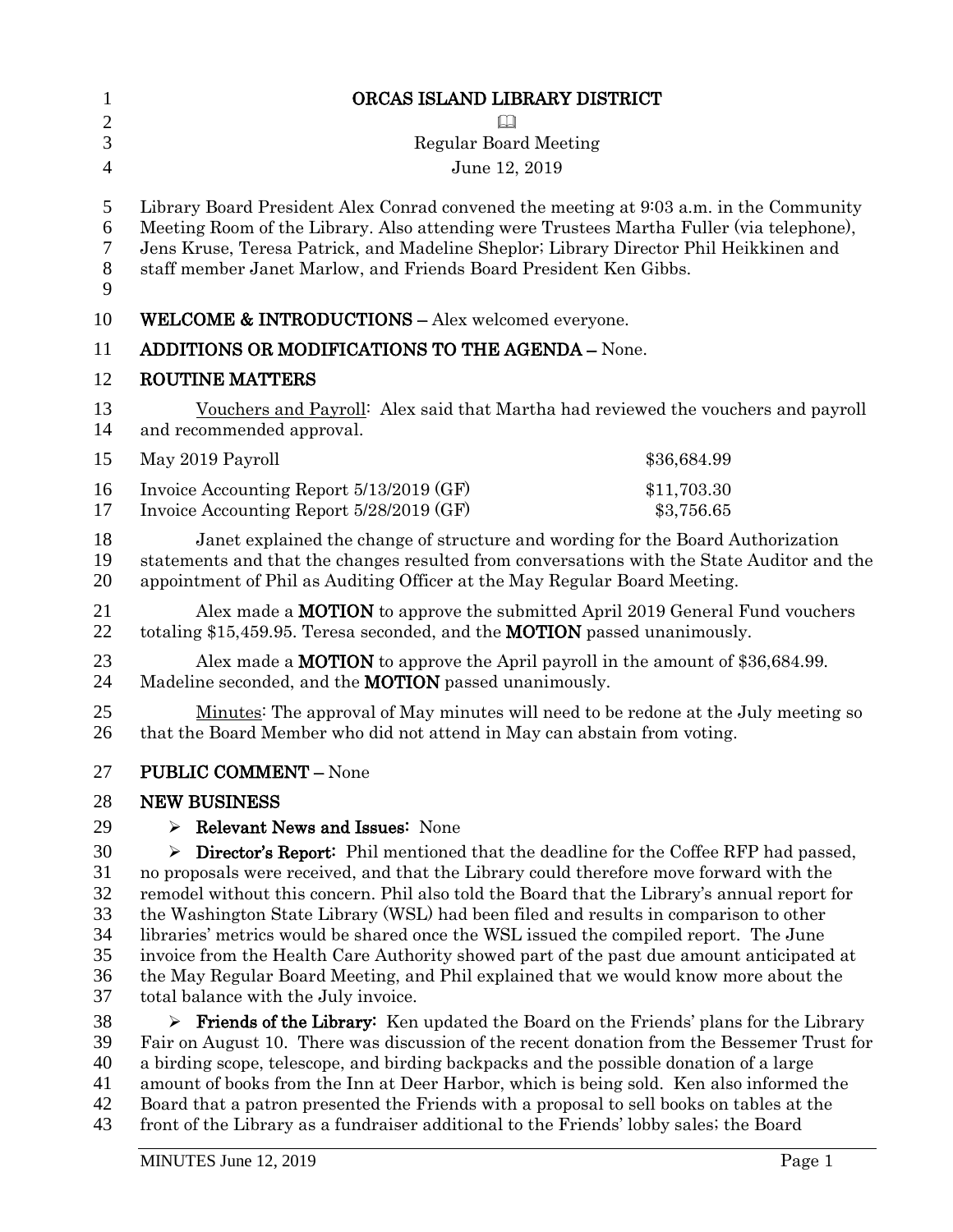discussed and agreed that this was not an idea that they would like to move forward with.

Teresa volunteered to represent the Board at the Friends meeting in July.

### REPORTS FROM ACTIVE COMMITTEES

48 Resources and Programs: Jens said that Mary was taking the lead with all current programs, but that a committee meeting would be scheduled in order to discuss long-range planning. Phil highlighted the number of upcoming programs which were listed on the Board Meeting Agenda and that additional NASA programs were being planned for July.

 $52 \rightarrow$  Community Relations: Alex asked that Phil follow up with patrons who had expressed concern about the possibility of a coffee cart to let them know that there would be no action on the topic at this time. Regarding the new security cameras, Phil said that he had received one patron complaint since the cameras were installed. The Board discussed the recent defacement of a bathroom in the library.

 $57 \rightarrow$  **Facilities & Systems:** Martha reported that the Facilities committee met yesterday (June 11), and the remodel is still in the permitting process. She said that the hope is to go to bid in August with work commencing in the 4th quarter, earliest. The Board discussed that it would be good to have the bids in hand in order to develop the 2020 budget. Martha added that the committee's work with furniture, lamps and exterior benches was progressing in the meantime.

63 Policy & Personnel: Regarding the review of position descriptions, Teresa asked Phil to do a preliminary review to see if he knows of anything that should be added or removed from the existing descriptions. Phil also explained the promotion of one employee and a change of two other employees' hours per week, all within budget.

- o Camera Policy: The Board reviewed the Policy on Use of Video Systems previously shared, but there were several points that, after discussion, needed clarification or revision. The Board agreed not to approve the policy until further research is done and any needed amendments are made. They agreed to recirculate the policy once revised and plan to approve at the next meeting.
- 72  $\triangleright$  Finance: None.
- PUBLIC COMMENT None
- OTHER None.

ADJOURNMENT – There being no further business, the meeting was adjourned at 10:02

- a.m.
- Submitted by Janet Marlow.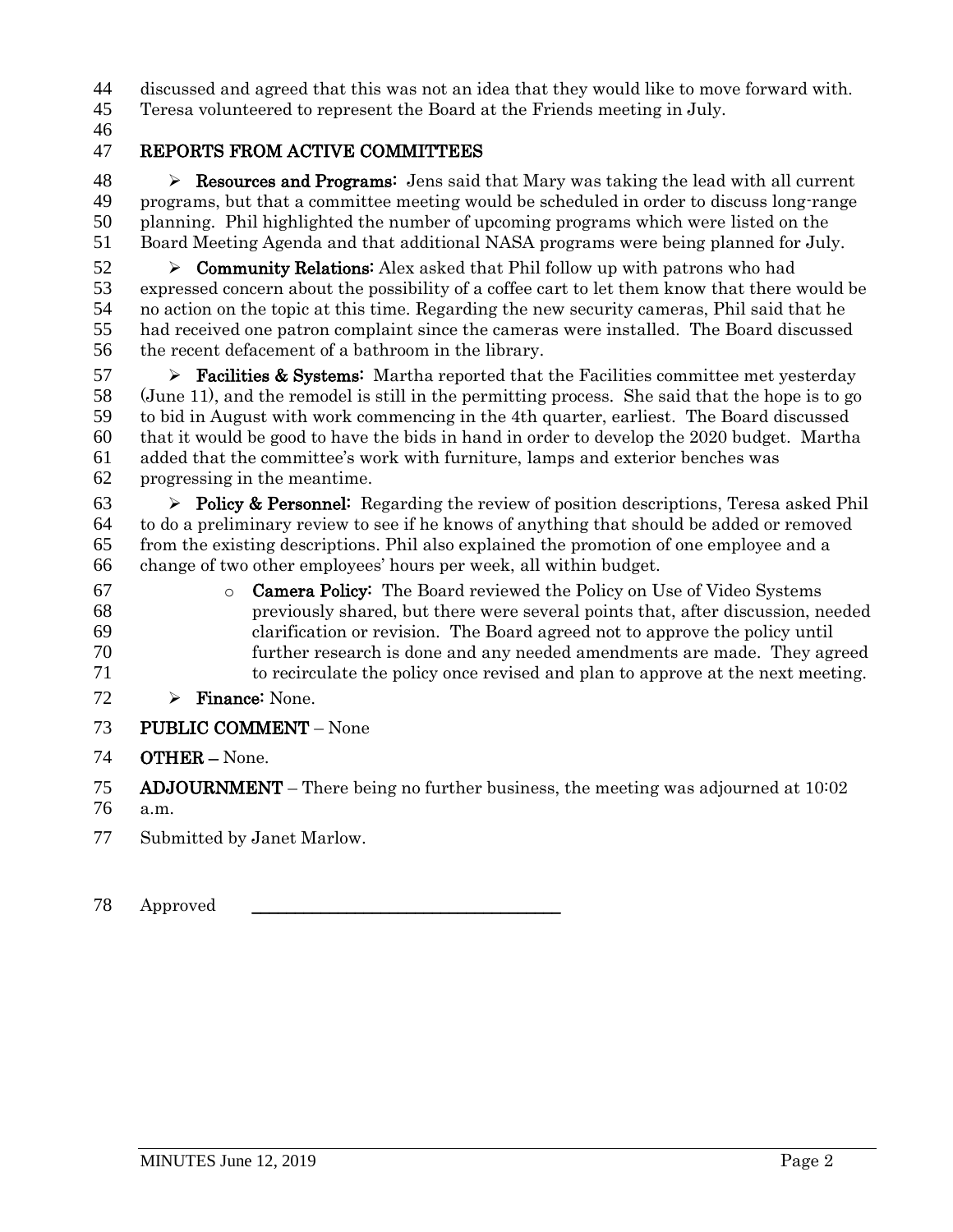| $\mathbf{1}$                                             | ORCAS ISLAND LIBRARY DISTRICT                                                                                                                                                                                                                                                                                                                                                                                                                                                                                                                                                                                                                                                                                                                                                                                                                           |  |  |
|----------------------------------------------------------|---------------------------------------------------------------------------------------------------------------------------------------------------------------------------------------------------------------------------------------------------------------------------------------------------------------------------------------------------------------------------------------------------------------------------------------------------------------------------------------------------------------------------------------------------------------------------------------------------------------------------------------------------------------------------------------------------------------------------------------------------------------------------------------------------------------------------------------------------------|--|--|
| $\overline{2}$                                           | $\Box$                                                                                                                                                                                                                                                                                                                                                                                                                                                                                                                                                                                                                                                                                                                                                                                                                                                  |  |  |
| 3                                                        | <b>Regular Board Meeting</b>                                                                                                                                                                                                                                                                                                                                                                                                                                                                                                                                                                                                                                                                                                                                                                                                                            |  |  |
| $\overline{4}$                                           | July 10, 2019                                                                                                                                                                                                                                                                                                                                                                                                                                                                                                                                                                                                                                                                                                                                                                                                                                           |  |  |
| 5<br>6<br>7<br>8                                         | Library Board Secretary Madeline Sheplor convened the meeting at 902 a.m. in the<br>Community Meeting Room of the Library. Also attending were Trustees Jens Kruse and<br>Teresa Patrick; Library Director Phil Heikkinen and staff member Janet Marlow.                                                                                                                                                                                                                                                                                                                                                                                                                                                                                                                                                                                                |  |  |
| 9                                                        | <b>WELCOME &amp; INTRODUCTIONS - Madeline welcomed everyone.</b>                                                                                                                                                                                                                                                                                                                                                                                                                                                                                                                                                                                                                                                                                                                                                                                        |  |  |
| 10                                                       | <b>ADDITIONS OR MODIFICATIONS TO THE AGENDA - None.</b>                                                                                                                                                                                                                                                                                                                                                                                                                                                                                                                                                                                                                                                                                                                                                                                                 |  |  |
| 11                                                       | <b>ROUTINE MATTERS</b>                                                                                                                                                                                                                                                                                                                                                                                                                                                                                                                                                                                                                                                                                                                                                                                                                                  |  |  |
| 12<br>13                                                 | Vouchers and Payroll: Phil said that Alex had reviewed the vouchers and payroll and<br>recommended approval.                                                                                                                                                                                                                                                                                                                                                                                                                                                                                                                                                                                                                                                                                                                                            |  |  |
| 14                                                       | June 2019 Payroll<br>\$37,940.85                                                                                                                                                                                                                                                                                                                                                                                                                                                                                                                                                                                                                                                                                                                                                                                                                        |  |  |
| 15<br>16                                                 | Invoice Accounting Report 6/3/2019 (GF)<br>\$9,778.62<br>Invoice Accounting Report 6/17/2019 (GF)<br>\$13,013.35                                                                                                                                                                                                                                                                                                                                                                                                                                                                                                                                                                                                                                                                                                                                        |  |  |
| 17<br>18                                                 | Teresa made a <b>MOTION</b> to approve the submitted June 2019 General Fund vouchers<br>totaling \$22,791.97. Jens seconded, and the <b>MOTION</b> passed unanimously.                                                                                                                                                                                                                                                                                                                                                                                                                                                                                                                                                                                                                                                                                  |  |  |
| 19<br>20                                                 | Teresa made a <b>MOTION</b> to approve the June payroll in the amount of $$37,940.85$ .<br>Jens seconded, and the <b>MOTION</b> passed unanimously.                                                                                                                                                                                                                                                                                                                                                                                                                                                                                                                                                                                                                                                                                                     |  |  |
| 21                                                       | <b>PUBLIC COMMENT - None</b>                                                                                                                                                                                                                                                                                                                                                                                                                                                                                                                                                                                                                                                                                                                                                                                                                            |  |  |
| 22                                                       | <b>NEW BUSINESS</b>                                                                                                                                                                                                                                                                                                                                                                                                                                                                                                                                                                                                                                                                                                                                                                                                                                     |  |  |
| 23                                                       | $\triangleright$ Relevant News and Issues: None                                                                                                                                                                                                                                                                                                                                                                                                                                                                                                                                                                                                                                                                                                                                                                                                         |  |  |
| 24<br>25<br>26<br>27<br>28<br>29<br>30<br>31<br>32<br>33 | $\triangleright$ Director's Report: Phil informed the Board that he is continuing to work on the<br>parking lot lighting. Teresa asked that a local installation bid be in hand prior to<br>purchasing any lighting equipment. There was discussion between Phil and the Board of the<br>continued idea of an EV-charging station, related costs, and if an EV-charging station is<br>within the scope of the Library. Phil also highlighted the many space-themed programs that<br>are planned for July as part of the Summer Reading Program.<br><b>Friends of the Library:</b> Teresa attended the July meeting on the Board's behalf and<br>reported that the Friends are preparing for the upcoming Library Fair in August. There is<br>no Friends meeting in August, and Madeline volunteered to represent the Board at the<br>September meeting. |  |  |
| 34<br>35                                                 | REPORTS FROM ACTIVE COMMITTEES                                                                                                                                                                                                                                                                                                                                                                                                                                                                                                                                                                                                                                                                                                                                                                                                                          |  |  |
| 36<br>37<br>38<br>39<br>40<br>41<br>42<br>43             | Example 2 Resources and Programs: In lieu of a committee meeting, Jens and Phil agreed that<br>they would meet with Mary Pugh to discuss possibilities for upcoming programs.<br>$\triangleright$ Community Relations: Phil reported that there was a new bathroom vandalism<br>incident. The sheriff's office was involved, and the incident remains unresolved.<br><b>Facilities &amp; Systems:</b> Phil said that the County permitting process is still in<br>➤<br>progress, and that the committee is still working on lighting and furniture. The xylophone<br>was fully funded by donations and has been ordered. It will be installed in the southwest<br>corner of the lawn.                                                                                                                                                                   |  |  |
|                                                          | Page 1<br>MINUTES July 10, 2019                                                                                                                                                                                                                                                                                                                                                                                                                                                                                                                                                                                                                                                                                                                                                                                                                         |  |  |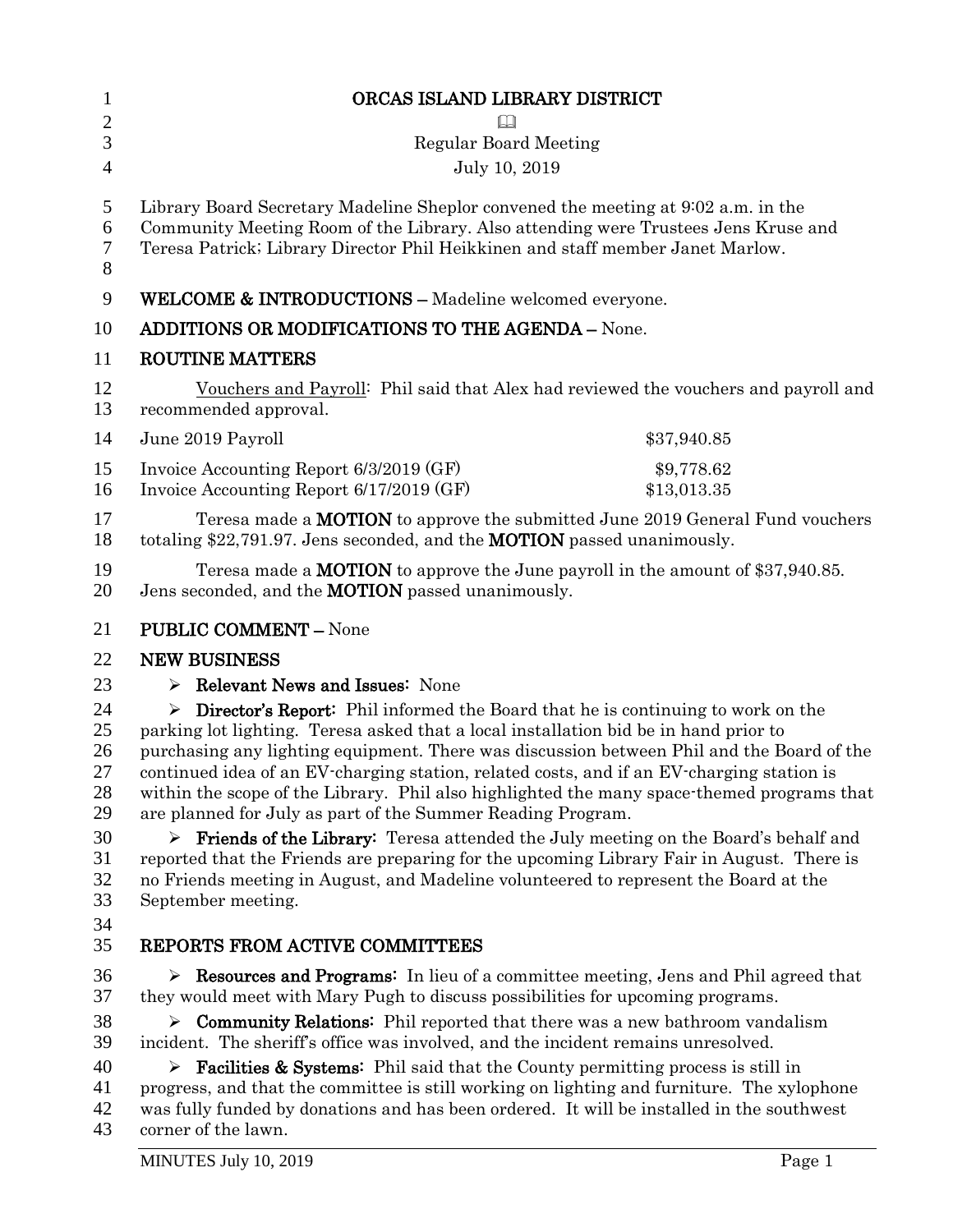- 44 Policy & Personnel:
- 45  $\Diamond$  **Camera Policy:** The Board reviewed the changes of the policy from the previous 46 version introduced at the June meeting. Jens made a **MOTION** to approve the 47 Camera Policy; Teresa seconded, and the **MOTION** passed unanimously.

 $48 \rightarrow$  **Finance:** Phil pointed out that the landscaping maintenance expense item is running 49 over budget, and that he was looking into ways to decrease the costs for basic services such 50 as weeding.

- 51 PUBLIC COMMENT None
- 52 OTHER Phil showed the Board a copy of the newsletter "The Voice for America's
- 53 Libraries" issued by United for Libraries and mentioned that it could be a good resource to 54 generate new ideas.
- 55 ADJOURNMENT There being no further business, the meeting was adjourned at 9:45a.m.
- 56 Submitted by Janet Marlow.
- 57 Approved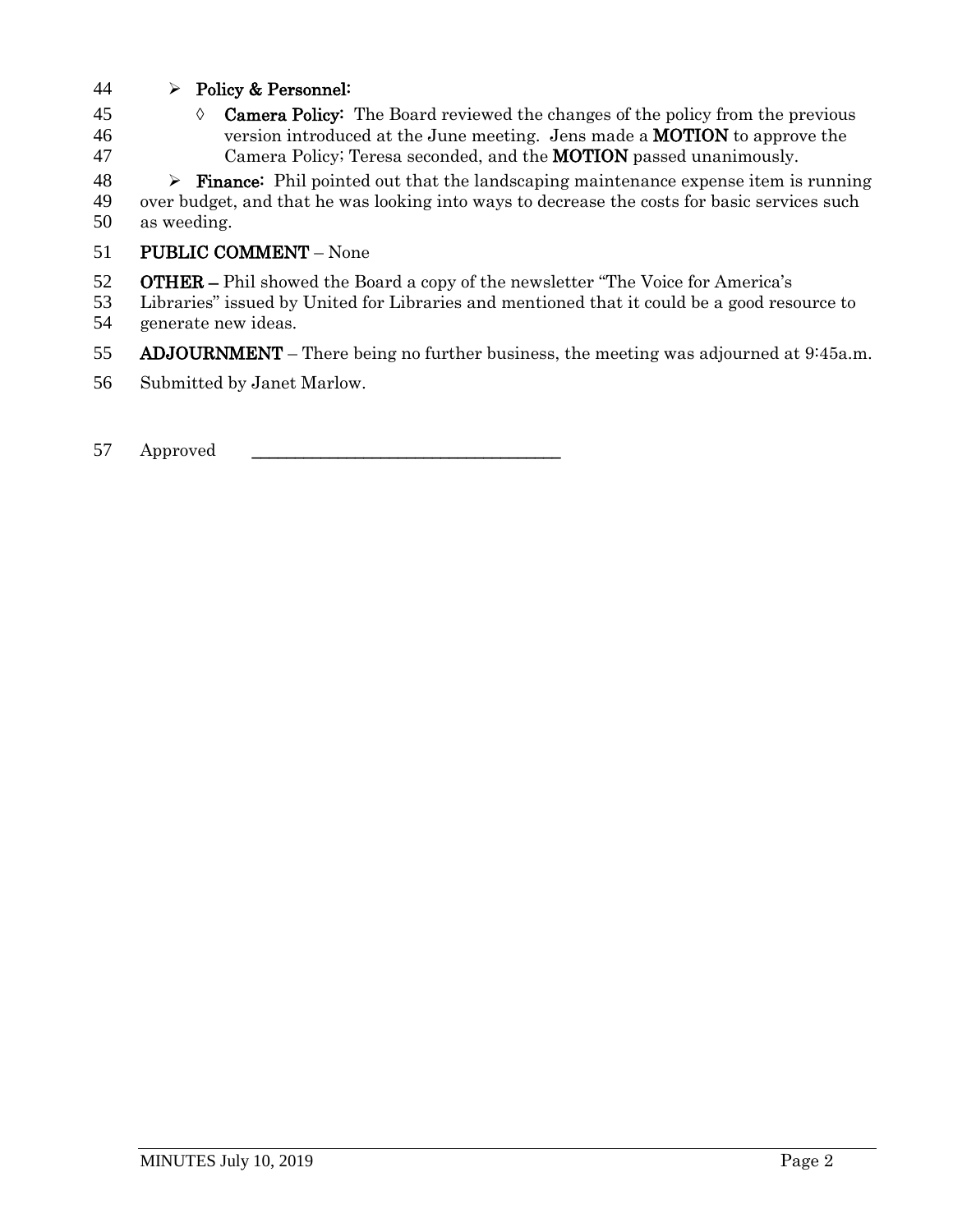| $\mathbf{1}$                                       | ORCAS ISLAND LIBRARY DISTRICT                                                                                                                                                                                                                                                                                                                                                                                                                                                                                                                                                                                                                                                                                                                                                                                                                                         |
|----------------------------------------------------|-----------------------------------------------------------------------------------------------------------------------------------------------------------------------------------------------------------------------------------------------------------------------------------------------------------------------------------------------------------------------------------------------------------------------------------------------------------------------------------------------------------------------------------------------------------------------------------------------------------------------------------------------------------------------------------------------------------------------------------------------------------------------------------------------------------------------------------------------------------------------|
| $\overline{2}$                                     |                                                                                                                                                                                                                                                                                                                                                                                                                                                                                                                                                                                                                                                                                                                                                                                                                                                                       |
| 3                                                  | <b>Regular Board Meeting</b>                                                                                                                                                                                                                                                                                                                                                                                                                                                                                                                                                                                                                                                                                                                                                                                                                                          |
| $\overline{4}$                                     | August 14, 2019                                                                                                                                                                                                                                                                                                                                                                                                                                                                                                                                                                                                                                                                                                                                                                                                                                                       |
| 5<br>6<br>7<br>8<br>9                              | Library Board Vice President Martha Fuller convened the meeting at 904 a.m. in the<br>Community Meeting Room of the Library. Also attending were Trustees Madeline Sheplor,<br>Jens Kruse and Teresa Patrick; Library Director Phil Heikkinen and staff member Janet<br>Marlow.                                                                                                                                                                                                                                                                                                                                                                                                                                                                                                                                                                                       |
| 10                                                 | <b>WELCOME &amp; INTRODUCTIONS - Martha welcomed everyone.</b>                                                                                                                                                                                                                                                                                                                                                                                                                                                                                                                                                                                                                                                                                                                                                                                                        |
| 11<br>12                                           | ADDITIONS OR MODIFICATIONS TO THE AGENDA - Janet asked the Board to re-<br>approve the May 2019 minutes.                                                                                                                                                                                                                                                                                                                                                                                                                                                                                                                                                                                                                                                                                                                                                              |
| 13                                                 | <b>ROUTINE MATTERS</b>                                                                                                                                                                                                                                                                                                                                                                                                                                                                                                                                                                                                                                                                                                                                                                                                                                                |
| 14<br>15<br>16                                     | Minutes · May: The Trustees reviewed the Minutes from the May 8 Regular Board<br>Meeting. Teresa made a <b>MOTION</b> to approve the Minutes; Martha seconded, and the<br><b>MOTION</b> passed unanimously with Jens abstaining due to not having attended the meeting.                                                                                                                                                                                                                                                                                                                                                                                                                                                                                                                                                                                               |
| 17<br>18<br>19                                     | <u>Minutes – July:</u> The Trustees reviewed the Minutes from the July 10 Regular Board<br>Meeting. Madeline made a MOTION to approve the Minutes; Teresa seconded, and the<br><b>MOTION</b> passed unanimously.                                                                                                                                                                                                                                                                                                                                                                                                                                                                                                                                                                                                                                                      |
| 20<br>21                                           | Vouchers and Payroll: Martha said that she had reviewed the vouchers and payroll<br>and recommended approval.                                                                                                                                                                                                                                                                                                                                                                                                                                                                                                                                                                                                                                                                                                                                                         |
| 22                                                 | July 2019 Payroll<br>\$37,172.17                                                                                                                                                                                                                                                                                                                                                                                                                                                                                                                                                                                                                                                                                                                                                                                                                                      |
| 23<br>24                                           | Invoice Accounting Report 7/1/2019 (GF)<br>\$9,408.78<br>Invoice Accounting Report 7/16/2019 (GF)<br>\$7,647.93                                                                                                                                                                                                                                                                                                                                                                                                                                                                                                                                                                                                                                                                                                                                                       |
| 25<br>26                                           | Madeline made a <b>MOTION</b> to approve the submitted July 2019 General Fund<br>vouchers totaling \$17,056.71. Jens seconded, and the <b>MOTION</b> passed unanimously.                                                                                                                                                                                                                                                                                                                                                                                                                                                                                                                                                                                                                                                                                              |
| 27<br>28                                           | Teresa made a <b>MOTION</b> to approve the July payroll in the amount of \$37,172.17.<br>Jens seconded, and the <b>MOTION</b> passed unanimously.                                                                                                                                                                                                                                                                                                                                                                                                                                                                                                                                                                                                                                                                                                                     |
| 29                                                 | <b>PUBLIC COMMENT - None</b>                                                                                                                                                                                                                                                                                                                                                                                                                                                                                                                                                                                                                                                                                                                                                                                                                                          |
| 30                                                 | <b>NEW BUSINESS</b>                                                                                                                                                                                                                                                                                                                                                                                                                                                                                                                                                                                                                                                                                                                                                                                                                                                   |
| 31<br>32<br>33                                     | $\triangleright$ Relevant News and Issues: Phil informed the Board that he attended a School Board<br>meeting on Aug 13 and there was discussion of School Road becoming one way, and that this<br>would impact traffic on Madrona Street and Rose Street.                                                                                                                                                                                                                                                                                                                                                                                                                                                                                                                                                                                                            |
| 34<br>35<br>36<br>37<br>38<br>39<br>40<br>41<br>42 | $\triangleright$ Director's Report: The Board discussed the recent parking lot issues from overnight<br>users and felt that the current practice of allowing two nights of consecutive overnight car<br>camping was reasonable. Martha asked about parking lot lighting, and Phil outlined a new<br>plan of mounting lights to the building with motion sensors and/or timers to keep the<br>lighting less obtrusive to neighbors while keeping the parking lot safe. Phil also informed<br>the Board that the remodeling project remained in the permitting stage but approval is<br>expected soon. Phil and Madeline agreed to start contacting contractors in anticipation of<br>the bid process. Phil also highlighted the high library usage figures for the month of July.<br>Regarding the ongoing discussion with the Healthcare Authority regarding past-due |
|                                                    |                                                                                                                                                                                                                                                                                                                                                                                                                                                                                                                                                                                                                                                                                                                                                                                                                                                                       |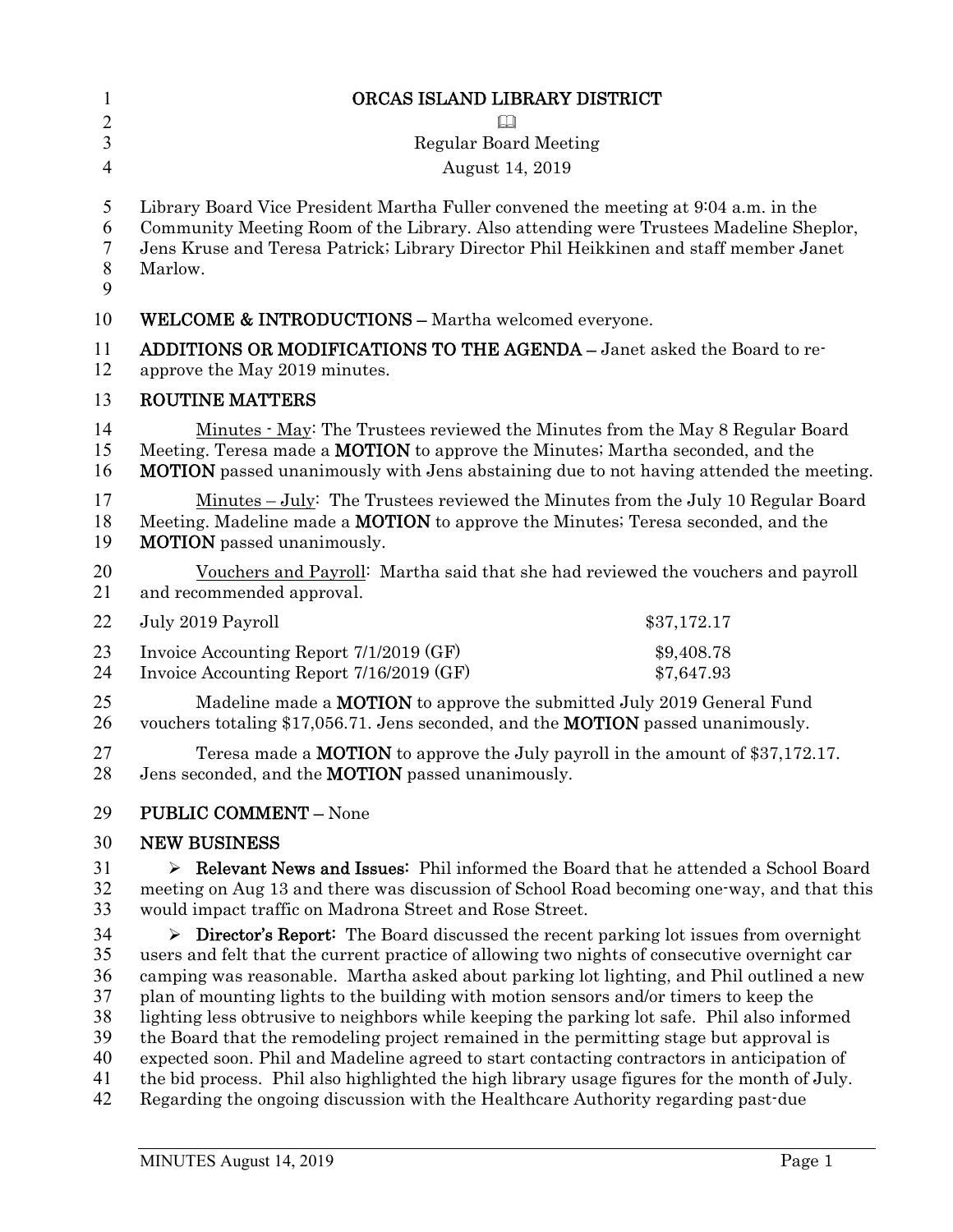balances, the Board discussed the possibility of negotiating the balance and asked Phil to discuss with legal counsel prior to the September meeting.

 2020 Budget: Martha introduced the 2019 forecast and a preliminary 2020 budget. 2019 is expected to end with a positive balance relative to budget, and the 2020 figures were of broad scope only as the details are still being fine-tuned. There was a discussion of the possibility of building reserve funds while paying off the debt service fund. The budget is expected to be presented to the public at the October 2019 Regular Board Meeting.

 $50 \rightarrow$  **Friends of the Library:** Phil reported on the results of the Library Fair held August 10. There was discussion of the impact of rainy weather and conflicting events. He also said that the Friends' annual meeting was upcoming and most likely would be in October.

# REPORTS FROM ACTIVE COMMITTEES

55  $\triangleright$  **Resources and Programs:** Jens and Phil agreed that they would meet with Mary Pugh to discuss possibilities for upcoming programs.

 $57 \rightarrow$  Community Relations: None

**Facilities & Systems:** Phil said that the committee is looking at purchasing lamps and furniture within this budget year and that the donated xylophone will include some installation expense.

61  $\triangleright$  Policy & Personnel: Phil updated the Board on the status of the position description review. He has asked the employees to do a first review of their own positions to see what they think needs to be updated.

- 64  $\Diamond$  **Compensation Policy:** Phil explained the simplification of the cost of living metrics which would lead to increased flexibility. Teresa made a MOTION to approve the Compensation Policy as amended; Jens seconded, and the MOTION passed unanimously.
- 68  $\triangleright$  **Finance:** None

## PUBLIC COMMENT – None

OTHER – Madeline complimented the engagement of the staff from her new perspective as

a library volunteer. Phil outlined the upcoming programs for the months of August and September.

ADJOURNMENT – There being no further business, the meeting was adjourned at 10:17 a.m.

Submitted by Janet Marlow.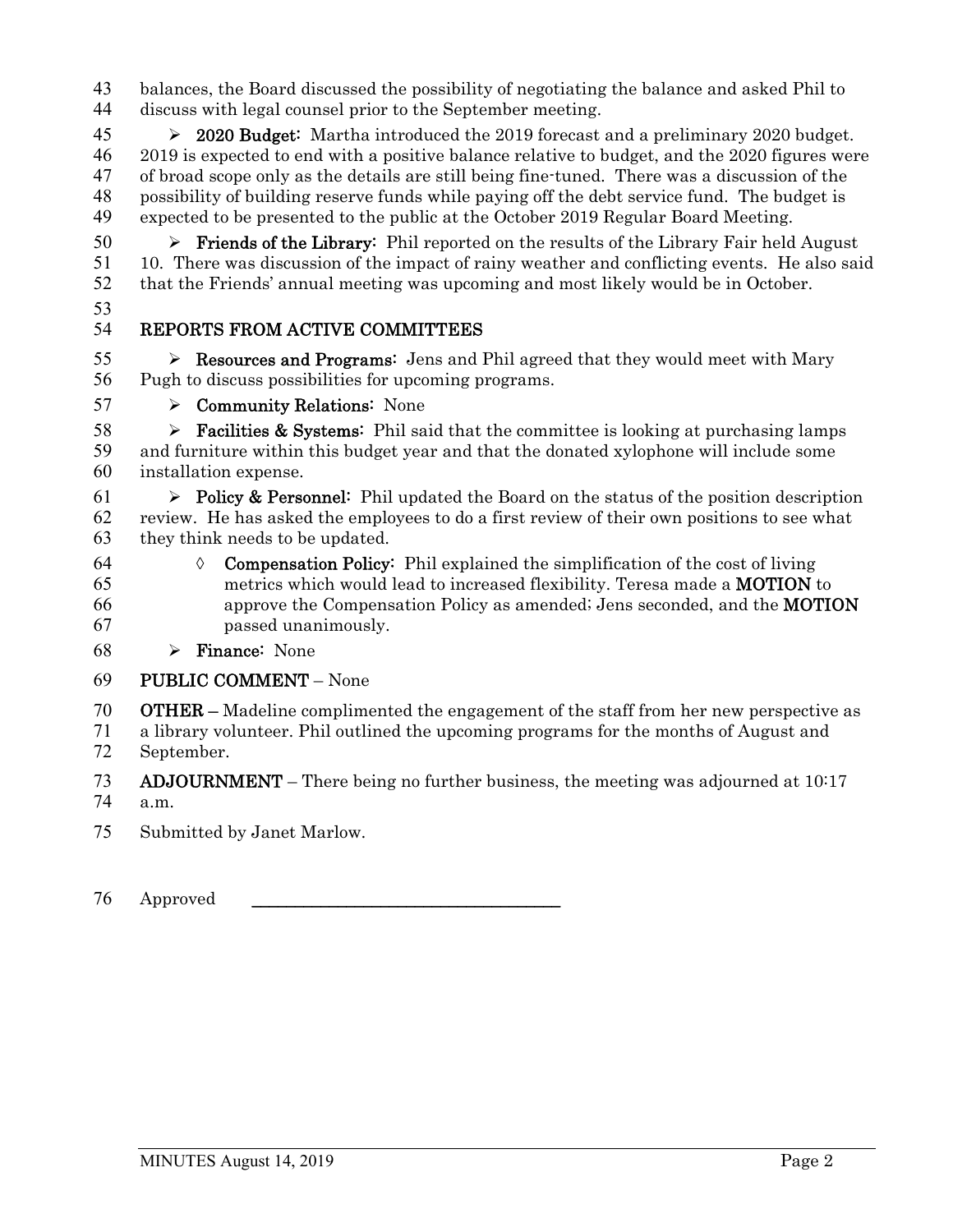| 1                              | ORCAS ISLAND LIBRARY DISTRICT                                                                                                                                                                                                                                                                        |             |  |
|--------------------------------|------------------------------------------------------------------------------------------------------------------------------------------------------------------------------------------------------------------------------------------------------------------------------------------------------|-------------|--|
| $\overline{2}$                 | $\Box$                                                                                                                                                                                                                                                                                               |             |  |
| 3                              | <b>Regular Board Meeting</b>                                                                                                                                                                                                                                                                         |             |  |
| $\overline{4}$                 | September 9, 2019                                                                                                                                                                                                                                                                                    |             |  |
| 5<br>6<br>$\tau$<br>$8\,$<br>9 | Library Board President Alex Conrad convened the meeting at 9:05 a.m. in the Community<br>Meeting Room of the Library. Also attending were Trustees Jens Kruse and Teresa Patrick;<br>Library Director Phil Heikkinen and staff member Janet Marlow; and Friends Board<br>Secretary Michael Armenia. |             |  |
| 10                             | <b>WELCOME &amp; INTRODUCTIONS - Alex welcomed everyone.</b>                                                                                                                                                                                                                                         |             |  |
| 11                             | <b>ADDITIONS OR MODIFICATIONS TO THE AGENDA - None.</b>                                                                                                                                                                                                                                              |             |  |
| 12                             | <b>ROUTINE MATTERS</b>                                                                                                                                                                                                                                                                               |             |  |
| 13<br>14                       | Minutes: The approval of August 2019 Regular Board Meeting minutes was tabled<br>until the October meeting, due to a lack of a quorum of August meeting attendees.                                                                                                                                   |             |  |
| 15<br>16                       | Vouchers and Payroll: Janet informed the Board that Martha had reviewed the<br>vouchers and payroll and recommended approval.                                                                                                                                                                        |             |  |
| 17                             | August 2019 Payroll                                                                                                                                                                                                                                                                                  | \$34,886.42 |  |
| 18                             | Invoice Accounting Report 8/2/2019 (GF)                                                                                                                                                                                                                                                              | \$7,394.85  |  |
| 19                             | Invoice Accounting Report 8/12/2019 (GF)                                                                                                                                                                                                                                                             | \$6,640.61  |  |
| 20<br>21                       | Invoice Accounting Report 8/22/2019 (GF)                                                                                                                                                                                                                                                             | \$6,250.14  |  |
| 22<br>23                       | Alex made a <b>MOTION</b> to approve the August payroll in the amount of \$34,886.42.<br>Teresa seconded, and the <b>MOTION</b> passed unanimously.                                                                                                                                                  |             |  |
| 24<br>25                       | Alex made a <b>MOTION</b> to approve the submitted August 2019 General Fund vouchers<br>totaling \$20,285.60. Teresa seconded, and the <b>MOTION</b> passed unanimously.                                                                                                                             |             |  |
| 26                             | <b>PUBLIC COMMENT - None</b>                                                                                                                                                                                                                                                                         |             |  |
| 27                             | <b>NEW BUSINESS</b>                                                                                                                                                                                                                                                                                  |             |  |
| 28                             | <b>Relevant News and Issues: None</b>                                                                                                                                                                                                                                                                |             |  |
| 29                             | <b>Director's Report:</b> Phil highlighted the sections of his report regarding the Health<br>➤                                                                                                                                                                                                      |             |  |
| 30                             | Care Authority, job descriptions, OICF fund descriptions, parking lot lighting, and                                                                                                                                                                                                                  |             |  |
| 31                             | insurance review. Regarding the remodeling project, he informed the Board that after the                                                                                                                                                                                                             |             |  |
| 32                             | County approved the permit last month, he and Martha gave feedback to the architects and                                                                                                                                                                                                             |             |  |
| 33                             | hope to have a bid set to post within the week. The Board discussed possible fundraising                                                                                                                                                                                                             |             |  |
| 34<br>35                       | ideas, including a Library Giving Day and developing an estate-planning document to add to<br>the website for people who wish to make a charitable bequest.                                                                                                                                          |             |  |
| 36                             | 2020 Budget: Phil introduced the current draft of the 2020 Budget. The Board<br>➤                                                                                                                                                                                                                    |             |  |
| 37                             |                                                                                                                                                                                                                                                                                                      |             |  |
| 38                             | discussed the schedule for approval, including the Public Hearing in October. The Board<br>discussed the projected remodel costs and contingency and asked Phil to continue                                                                                                                          |             |  |
| 39                             | monitoring the COLA in order to ensure the most-accurate percentage is used.                                                                                                                                                                                                                         |             |  |
| 40                             | <b>Friends of the Library:</b> Michael informed the Board that the Library Fair generated                                                                                                                                                                                                            |             |  |
| 41                             | about \$6500 in income and that lobby and e-Bay sales remain strong. He also said that the                                                                                                                                                                                                           |             |  |
| 42                             | Annual Meeting is anticipated to be on Sunday, October 20.                                                                                                                                                                                                                                           |             |  |

43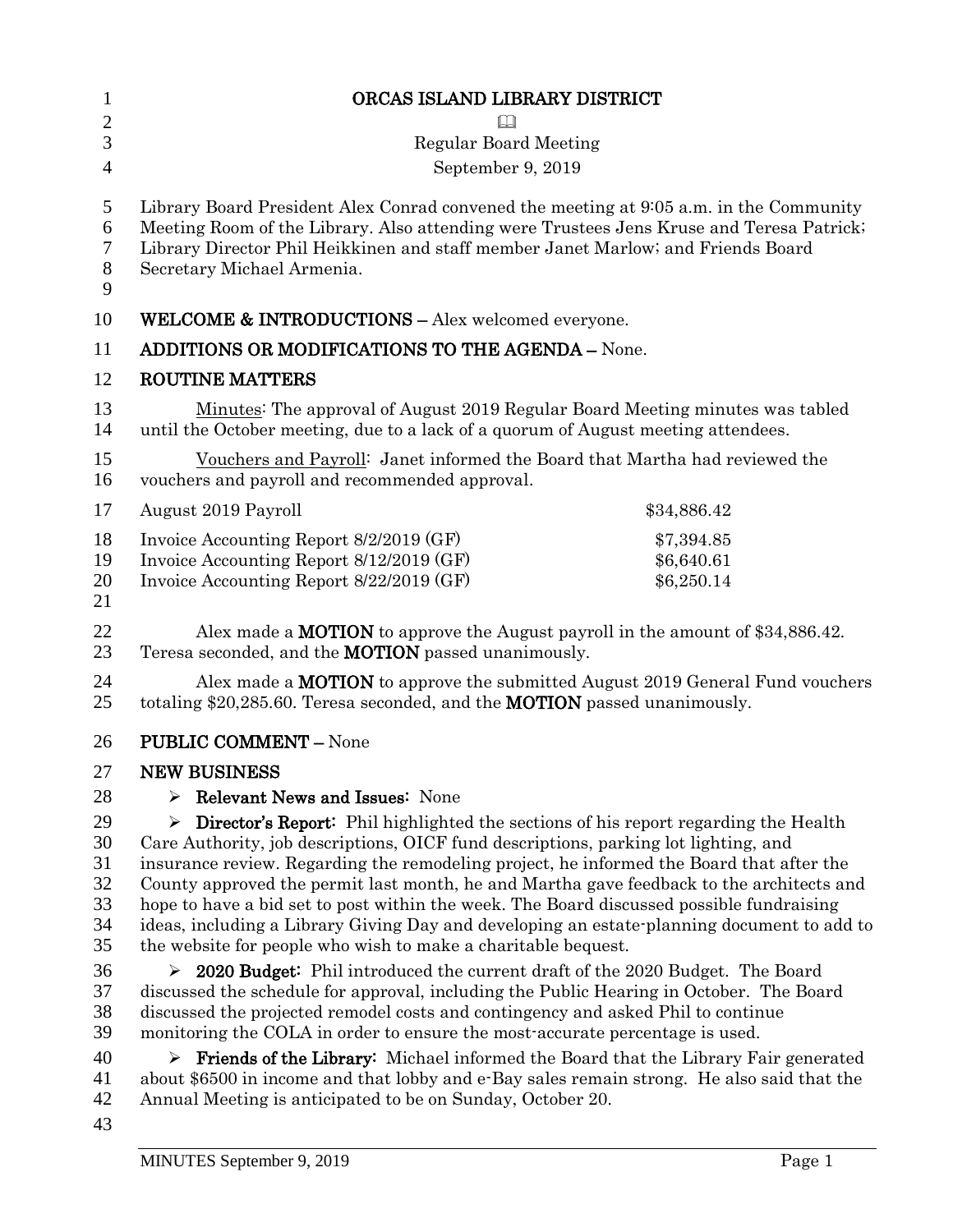#### REPORTS FROM ACTIVE COMMITTEES

  $\triangleright$  **Resources and Programs:** Jens reported that he had met with Phil and Mary and that the result of their planning was included in the Director's Report. He informed the Board that he is planning on scheduling three advisory meetings per year and will likely recruit an additional member for the committee.

- Community Relations: None
- 50  $\triangleright$  Facilities & Systems: None

51  $\triangleright$  Policy & Personnel: Phil and Teresa informed the Board that one staff member would be taking a 4-month leave of absence due to a gap in available housing and that another staff member had agreed to cover the hours in the interim.

54  $\triangleright$  Finance: None

#### PUBLIC COMMENT – None

- OTHER Alex said that this would be his last in-person meeting and plans to call in from
- Seattle for the remaining meetings. The Board discussed the upcoming Board vacancy with
- Alex's expiring term, and Phil said that we would need to advertise for a new trustee in October.
- 60 ADJOURNMENT There being no further business, the meeting was adjourned at  $9.42$
- a.m.
- Submitted by Janet Marlow.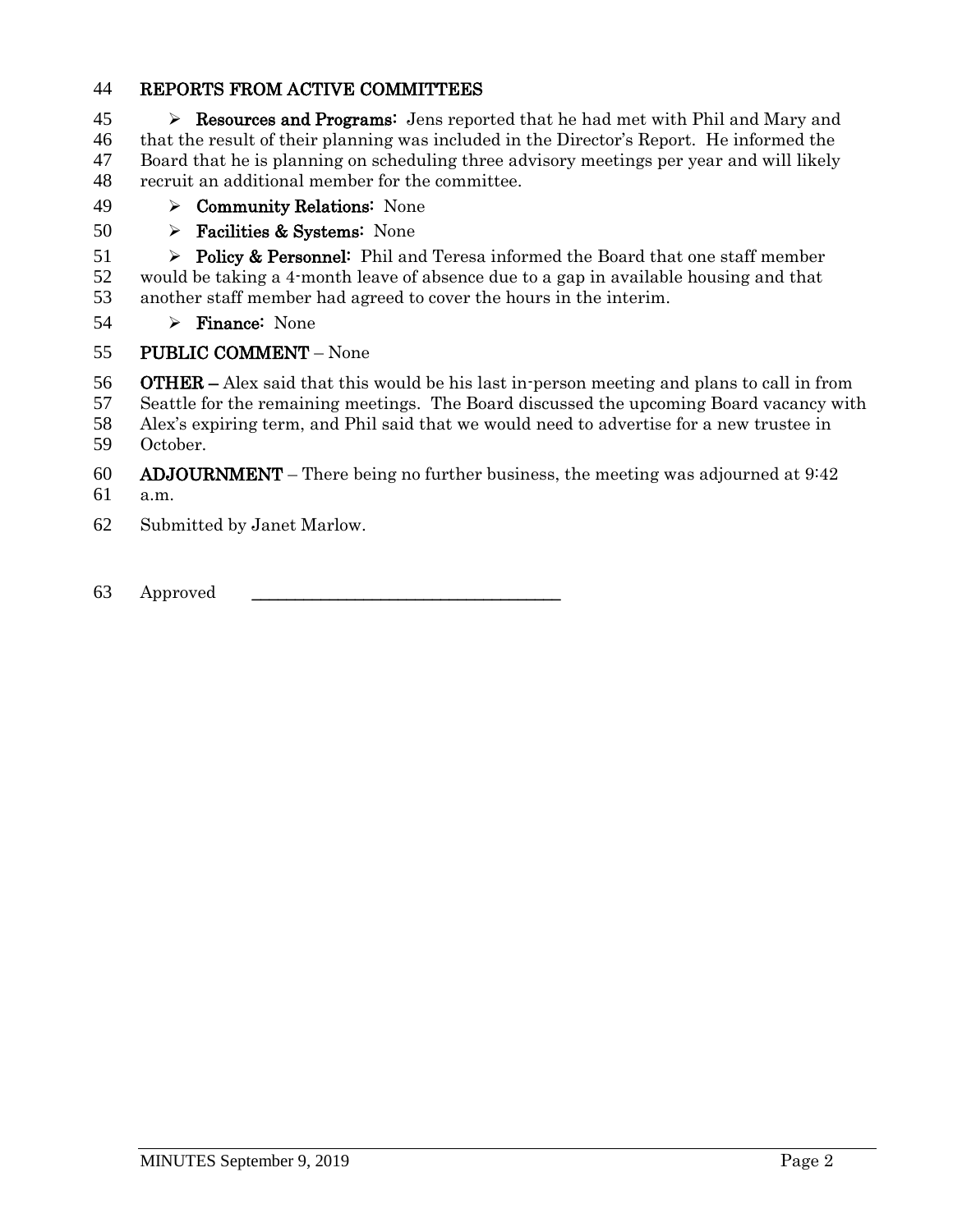| 1                                          | ORCAS ISLAND LIBRARY DISTRICT                                                                                                                                                                                                                                                                                                                         |                           |  |
|--------------------------------------------|-------------------------------------------------------------------------------------------------------------------------------------------------------------------------------------------------------------------------------------------------------------------------------------------------------------------------------------------------------|---------------------------|--|
| $\overline{2}$                             | $\Box$                                                                                                                                                                                                                                                                                                                                                |                           |  |
| $\overline{3}$                             | <b>Regular Board Meeting</b>                                                                                                                                                                                                                                                                                                                          |                           |  |
| 4                                          | October 9, 2019                                                                                                                                                                                                                                                                                                                                       |                           |  |
| 5<br>6<br>$\boldsymbol{7}$<br>$\,8\,$<br>9 | Library Board Vice President Martha Fuller convened the meeting at 9:05 a.m. in the<br>Community Meeting Room of the Library. Also attending were Trustees Jens Kruse,<br>Madeline Sheplor, Alex Conrad (via telephone), and Teresa Patrick; Library Director Phil<br>Heikkinen and staff member Janet Marlow; and Friends Board President Ken Gibbs. |                           |  |
| 10                                         | <b>WELCOME &amp; INTRODUCTIONS - Martha welcomed everyone.</b>                                                                                                                                                                                                                                                                                        |                           |  |
| 11                                         | <b>ADDITIONS OR MODIFICATIONS TO THE AGENDA - None.</b>                                                                                                                                                                                                                                                                                               |                           |  |
| 12                                         | <b>ROUTINE MATTERS</b>                                                                                                                                                                                                                                                                                                                                |                           |  |
| 13<br>14<br>15<br>16                       | <u>Minutes · August</u> : The Trustees reviewed the Minutes from the August 14 Regular<br>Board Meeting. Madeline made a MOTION to approve the Minutes; Jens seconded, and the<br><b>MOTION</b> passed unanimously with Alex and Teresa abstaining due to not having attended<br>the meeting.                                                         |                           |  |
| 17<br>18<br>19<br>20                       | <u>Minutes · September:</u> The Trustees reviewed the Minutes from the September 9<br>Regular Board Meeting. Teresa made a <b>MOTION</b> to approve the Minutes; Jens seconded,<br>and the <b>MOTION</b> passed unanimously with Martha and Madeline abstaining due to not<br>having attended the meeting.                                            |                           |  |
| 21<br>22                                   | Vouchers and Payroll: Martha said that she had reviewed the vouchers and payroll<br>and recommended approval.                                                                                                                                                                                                                                         |                           |  |
| 23                                         | September 2019 Payroll                                                                                                                                                                                                                                                                                                                                | \$38,650.40               |  |
| 24<br>25<br>26                             | Invoice Accounting Report 9/3/2019 (GF)<br>Invoice Accounting Report 9/17/2019 (GF)                                                                                                                                                                                                                                                                   | \$4,966.51<br>\$41,473.67 |  |
| 27<br>28                                   | Madeline made a <b>MOTION</b> to approve the September payroll in the amount of<br>\$38,650.40. Jens seconded, and the <b>MOTION</b> passed unanimously.                                                                                                                                                                                              |                           |  |
| 29<br>30                                   | Martha made a <b>MOTION</b> to approve the submitted September 2019 General Fund<br>vouchers totaling \$46,440.18. Alex seconded, and the <b>MOTION</b> passed unanimously.                                                                                                                                                                           |                           |  |
| 31                                         | <b>PUBLIC COMMENT - None</b>                                                                                                                                                                                                                                                                                                                          |                           |  |
| 32                                         | FY 2020 Budget Discussion with Public Testimony                                                                                                                                                                                                                                                                                                       |                           |  |
| 33                                         | $\triangleright$ 2020 General Fund Budget: Phil reviewed the narrative and spreadsheet and                                                                                                                                                                                                                                                            |                           |  |
| 34                                         | discussed likely revisions to the end of year carryover. He pointed out that the COLA had                                                                                                                                                                                                                                                             |                           |  |
| 35                                         | been revised to 3.2% based on the latest figures for the Seattle area. Phil said that, ideally,                                                                                                                                                                                                                                                       |                           |  |
| 36<br>37                                   | the capital expenditure portion of the budget will be again revised before approval at the<br>November meeting based on incoming bids for the remodeling project.                                                                                                                                                                                     |                           |  |
| 38                                         |                                                                                                                                                                                                                                                                                                                                                       |                           |  |
| 39                                         | $\geq$ 2020 Building Fund Budget: Phil explained that the budget consisted of the transfer<br>of remaining funds to the General Fund Budget.                                                                                                                                                                                                          |                           |  |
| 40                                         | > 2020 Debt Service Fund Budget: The Board discussed the Debt Service Fund                                                                                                                                                                                                                                                                            |                           |  |
| 41                                         | payment schedule and its impact on reserves.                                                                                                                                                                                                                                                                                                          |                           |  |
| 42                                         |                                                                                                                                                                                                                                                                                                                                                       |                           |  |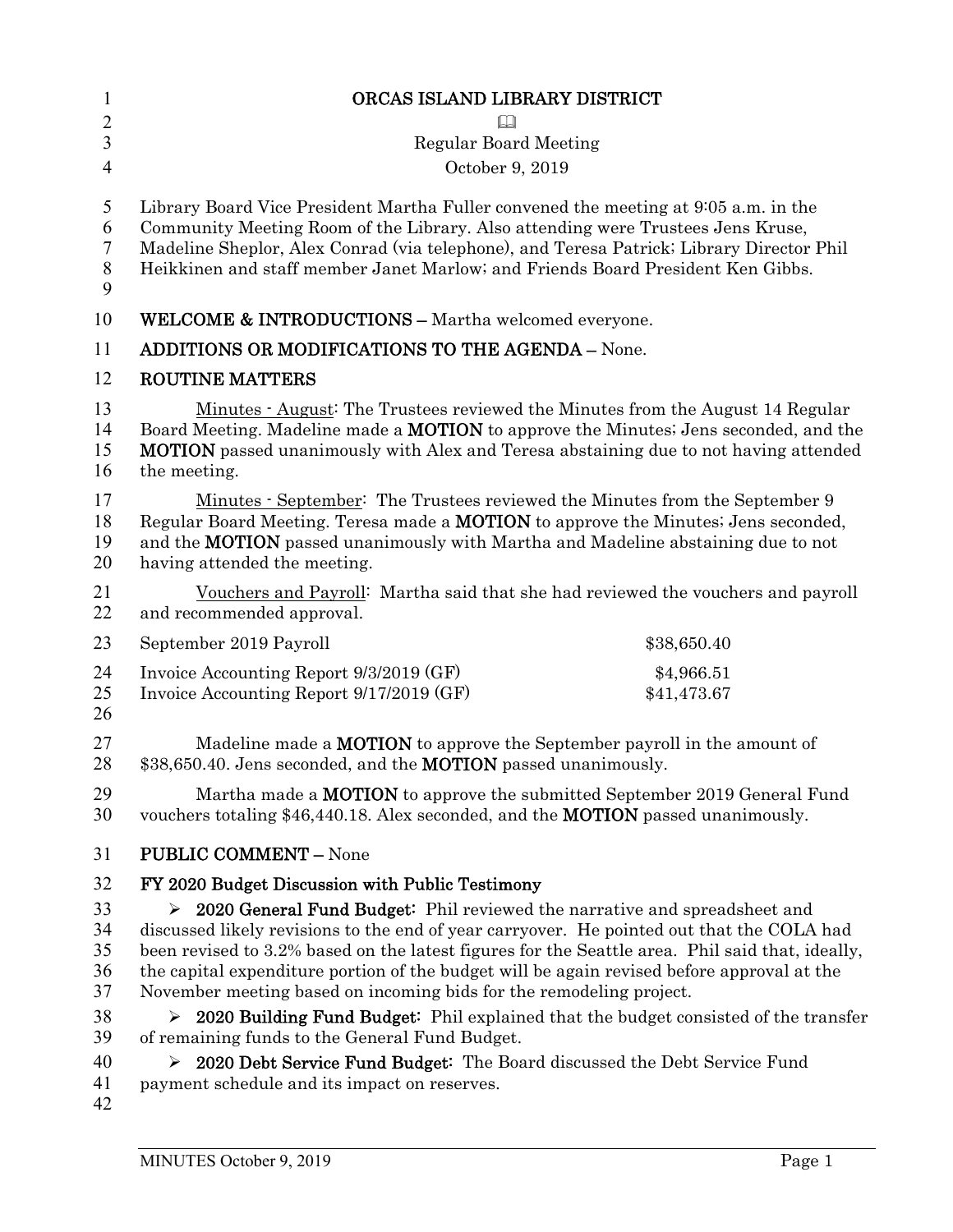#### NEW BUSINESS

### 44  $\rightarrow$  Relevant News and Issues: None

 > Director's Report: Phil highlighted some facilities issues of his report, including the ongoing installation and repair of parking lot lighting, and the installation of the donated xylophone in the southwest lawn including plans to enhance the landscaping in that area. He also informed the Board of the plan to plant a witch hazel tree in memory of library volunteer Hazel O'Brien. Phil also informed the Board that a supporter had offered to donate a piano to the Library; the Board discussed the possibility and agreed there was no appropriate place.

 $52 \rightarrow$  Trustee Recruitment and Advertising: The Board reviewed the proposed advertisement for the trustee vacancy and agreed on a communication plan. They also discussed that they would need to be flexible with future meeting times in order to allow members of the community with children or regular working hours to join the Board.

Alex left the meeting at 9:45 a.m.

 $57 \rightarrow$  Friends of the Library: Ken informed the Board that the Annual Meeting is scheduled for Sunday, October 20, from 1:00 – 3:00 p.m. He also updated the Board on the Friends' financial matters, including the approval of the Library's 2020 grant request and that they will be transferring \$50,000 from a money market to the Friends' Capital Fund at OICF. Finally, he informed the Board that Friends Board Member Harold Lentzner resigned. Bianca Cox is a likely replacement on the Board.

REPORTS FROM ACTIVE COMMITTEES: Facilities & Systems was moved to be the first committee to review so that Martha could participate.

**Facilities & Systems:** Martha reminded the Board that the bid packet for the remodeling project was out and asked the Board to encourage any contractors they know to submit a bid. Phil informed the Board that the walk-through with interested contractors was scheduled for this afternoon and that fabrics for the chairs were being selected.

#### Martha left the meeting at 9:**52 a.m.**

71  $\triangleright$  **Resources and Programs:** Jens informed the Board that the Great Decisions program had started and has been well received. The Board discussed the structure of the monthly program.

 $\triangleright$  **Community Relations:** The Board discussed that the teens have been acting up, and Teresa asked that the staff approach the teens with a stricter enforcement of the rules. Phil agreed that it's been a problem and added that it's difficult to deal with because it's a balancing act of being welcoming and providing a safe space for teens while also prohibiting behavior that may affect other patrons.

- 79 > Policy & Personnel: None
- 80  $\triangleright$  Finance: None
- PUBLIC COMMENT Ken suggested the Library post a Code of Conduct in the YA area.
- OTHER None.
- ADJOURNMENT There being no further business, the meeting was adjourned at 10:02

a.m.

Submitted by Janet Marlow.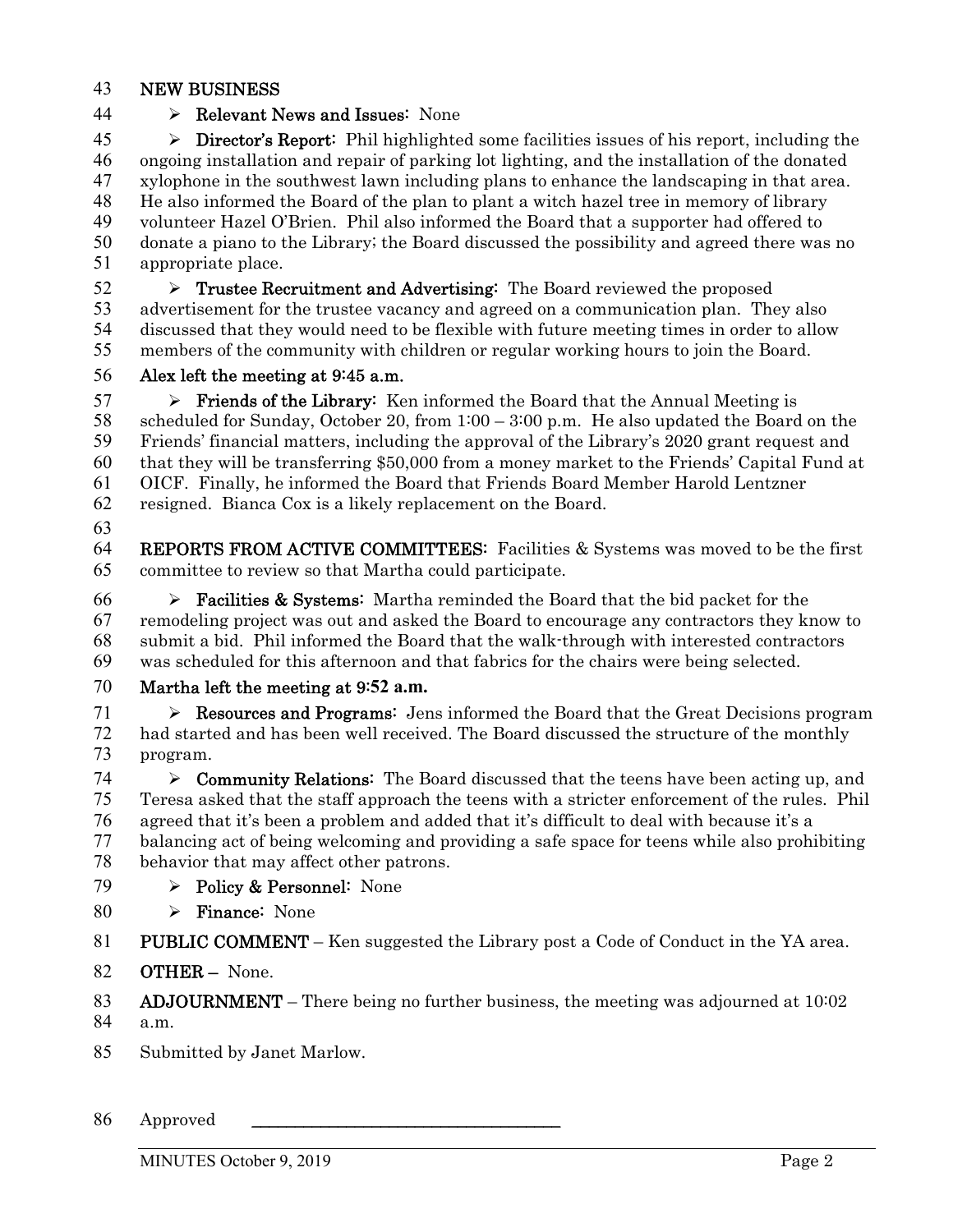| $\mathbf{1}$                     | ORCAS ISLAND LIBRARY DISTRICT                                                                                                                                                                                                                                                                                                                                                                                                                                                                                                                                                         |                                     |  |
|----------------------------------|---------------------------------------------------------------------------------------------------------------------------------------------------------------------------------------------------------------------------------------------------------------------------------------------------------------------------------------------------------------------------------------------------------------------------------------------------------------------------------------------------------------------------------------------------------------------------------------|-------------------------------------|--|
| $\overline{2}$                   | $\Box$                                                                                                                                                                                                                                                                                                                                                                                                                                                                                                                                                                                |                                     |  |
| 3                                | <b>Regular Board Meeting</b>                                                                                                                                                                                                                                                                                                                                                                                                                                                                                                                                                          |                                     |  |
| $\overline{4}$                   | November 13, 2019                                                                                                                                                                                                                                                                                                                                                                                                                                                                                                                                                                     |                                     |  |
| 5<br>6<br>7<br>$8\,$<br>9        | Library Board Vice President Martha Fuller convened the meeting at 8:33 a.m. in the<br>Community Meeting Room of the Library. Also attending were Trustees Madeline Sheplor<br>and Teresa Patrick (via telephone); Library Director Phil Heikkinen and staff member Janet<br>Marlow; and Friends Board President Ken Gibbs.                                                                                                                                                                                                                                                           |                                     |  |
| 10                               | <b>WELCOME &amp; INTRODUCTIONS - Martha welcomed everyone.</b>                                                                                                                                                                                                                                                                                                                                                                                                                                                                                                                        |                                     |  |
| 11<br>12                         | <b>ADDITIONS OR MODIFICATIONS TO THE AGENDA - The 2020 Budget Proposal was</b><br>moved to the end of the agenda.                                                                                                                                                                                                                                                                                                                                                                                                                                                                     |                                     |  |
| 13                               | <b>ROUTINE MATTERS</b>                                                                                                                                                                                                                                                                                                                                                                                                                                                                                                                                                                |                                     |  |
| 14<br>15<br>16                   | Minutes: The Trustees reviewed the Minutes from the October 9 Regular Board<br>Meeting. Madeline made a <b>MOTION</b> to approve the Minutes; Teresa seconded, and the<br><b>MOTION</b> passed unanimously.                                                                                                                                                                                                                                                                                                                                                                           |                                     |  |
| 17<br>18                         | Vouchers and Payroll: Martha said that she had reviewed the vouchers and payroll<br>and recommended approval.                                                                                                                                                                                                                                                                                                                                                                                                                                                                         |                                     |  |
| 19                               | October 2019 Payroll                                                                                                                                                                                                                                                                                                                                                                                                                                                                                                                                                                  | \$37,333.19                         |  |
| 20<br>21<br>22<br>23             | Invoice Accounting Report 10/1/2019 (GF)<br>Invoice Accounting Report 10/15/2019 (GF)<br>Invoice Accounting Report 10/31/2019 (GF)                                                                                                                                                                                                                                                                                                                                                                                                                                                    | \$8200.25<br>\$6748.21<br>\$5614.76 |  |
| 24<br>25                         | Madeline made a <b>MOTION</b> to approve the October payroll in the amount of<br>\$37,333.19. Teresa seconded, and the <b>MOTION</b> passed unanimously.                                                                                                                                                                                                                                                                                                                                                                                                                              |                                     |  |
| 26<br>27                         | Madeline made a <b>MOTION</b> to approve the submitted October 2019 General Fund<br>vouchers totaling \$20,563.22. Teresa seconded, and the <b>MOTION</b> passed unanimously.                                                                                                                                                                                                                                                                                                                                                                                                         |                                     |  |
| 28<br>29<br>30<br>31             | <b>PUBLIC COMMENT –</b> Ken mentioned that he's noticing a lot of cigarette debris by the<br>north amphitheater and suggested it might be worthwhile to invest in another smokers'<br>receptacle.                                                                                                                                                                                                                                                                                                                                                                                     |                                     |  |
| 32                               | <b>NEW BUSINESS</b>                                                                                                                                                                                                                                                                                                                                                                                                                                                                                                                                                                   |                                     |  |
| 33                               | <b>Relevant News and Issues: None</b><br>➤                                                                                                                                                                                                                                                                                                                                                                                                                                                                                                                                            |                                     |  |
| 34<br>35<br>36                   | <b>Director's Report:</b> Phil discussed the Board option of sick-leave cash out or transfer<br>≻<br>for eligible employees for the Board's information, should the request arise. He also<br>informed the Board that he attended a Non Profit Directors' meeting the week prior and had                                                                                                                                                                                                                                                                                              |                                     |  |
| 37<br>38<br>39<br>40<br>41<br>42 | received a salary schedule from the group that he would share with the Board. The Board<br>then discussed the paths forward for the remodeling project since no bids were received,<br>including possibly working directly with contractors to split the project into parts. Phil had<br>discussed the purchasing policy with both our attorneys and MRSC since few specific legal<br>guidelines are outlined in situations where no bids are received. The Board agreed that the<br>Library's purchasing policy may need to be revised for simplicity, clarification, and to reflect |                                     |  |
| 43                               | revisions in state law.                                                                                                                                                                                                                                                                                                                                                                                                                                                                                                                                                               |                                     |  |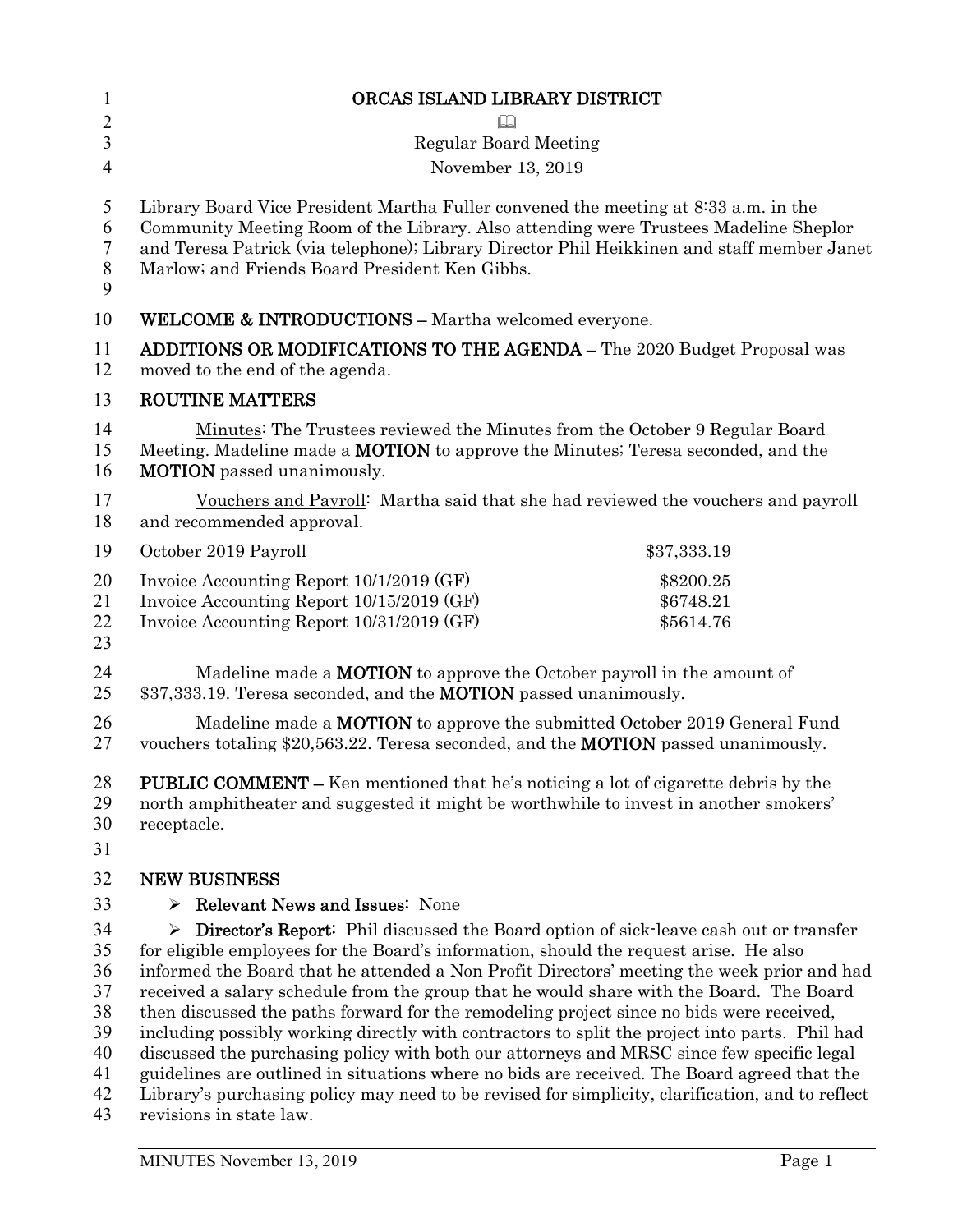$44 \rightarrow$  Trustee Recruitment: Martha detailed the process of the interviews she and Library Board President Alex Conrad conducted. She said that all three applicants were very strong candidates, any of whom would be an excellent trustee. Martha said that, after some deliberation, she and Alex recommend Julia Wrapp for the position at this time. Martha added that she strongly recommends Sharon Ho to be part of the Resources and Programs Committee, and that due to Ducksoon Hwang's history of fundraising, she may be a good 50 addition to the Friends of the Library. Martha made a **MOTION** to recommend Julia Wrapp to the San Juan County Council for a position on the Library Board. Madeline seconded, and 52 the **MOTION** passed unanimously.

 $\triangleright$  **Totem Pole Offer:** Phil updated the Board on the communication regarding the possible donation of an Anthropocene totem pole to the Library. He recommended that we gather more information regarding the installation and maintenance of the totem pole, and that we make sure the Lummi are involved in the approval of the transfer and the siting of the pole. Martha said that the Board recognizes what an honor it would be to have the totem pole and want to ensure everything is done properly and respectfully. Martha and Teresa agreed to work together with Phil on a contract that could be used if the Board agrees to accept the gift, which will be funded in part by a public campaign.

61  $\triangleright$  **Friends of the Library:** Ken informed the Board that the Friends' regular monthly meeting was postponed until November 19, and that the Holiday Tea is scheduled for Saturday, December 7, from 1:00-4:00 p.m.

# REPORTS FROM ACTIVE COMMITTEES:

- $66 \rightarrow$  **Resources and Programs:** Phil pointed to the Director's Report for the October highlights and informed the Board that the Chief Seattle program on Nov 9 had 53 attendees and that "Sacred Cedars" with artist Dave Bodaly is scheduled for November 22.
- 70  $\triangleright$  **Community Relations:** Last month's topic of patron behavior in the Young Adult Room was revisited. Phil informed the Board that a new interior camera was installed allowing for more supervision from the front desk, and that the staff has become stricter in the enforcement of the Library's Code of Conduct. The Board agreed that it's a sensitive topic that requires good judgment and appreciate Phil and the staff navigating the issues. Teresa added that we should also be sensitive to the teens who don't feel comfortable going into the room because of the other teens' behavior and that it would be a shame to lose teen readers simply because they don't feel comfortable browsing.
- 79  $\triangleright$  Facilities & Systems: None.
- 80  $\rightarrow$  Policy & Personnel: None.
- Finance: 2020 Budget Proposal.

82 2020 General Fund Budget: Janet explained a small change from the October budget presentation. Martha read Resolution 3-2019 Adopting the Tax Levy for the Year 84 2020. Martha made a **MOTION** to adopt Resolution 3-2019; Madeline seconded, and 85 the **MOTION** passed unanimously. Martha signed the Levy Certification on behalf of the Board. Martha read Resolution 4-2019 Adopting the General Fund Budget for the 87 Year 2020 in the amount of \$1,317,425.00. Martha made a **MOTION** to adopt 88 Resolution 4-2019; Madeline seconded, and the **MOTION** passed unanimously.

89 2019 Building Fund Budget: The Board reviewed the Building Fund Budget transferring any unspent funds into the General Fund. Martha read Resolution 5- 2019 Adopting the Building Fund Budget for the Year 2020 in the amount of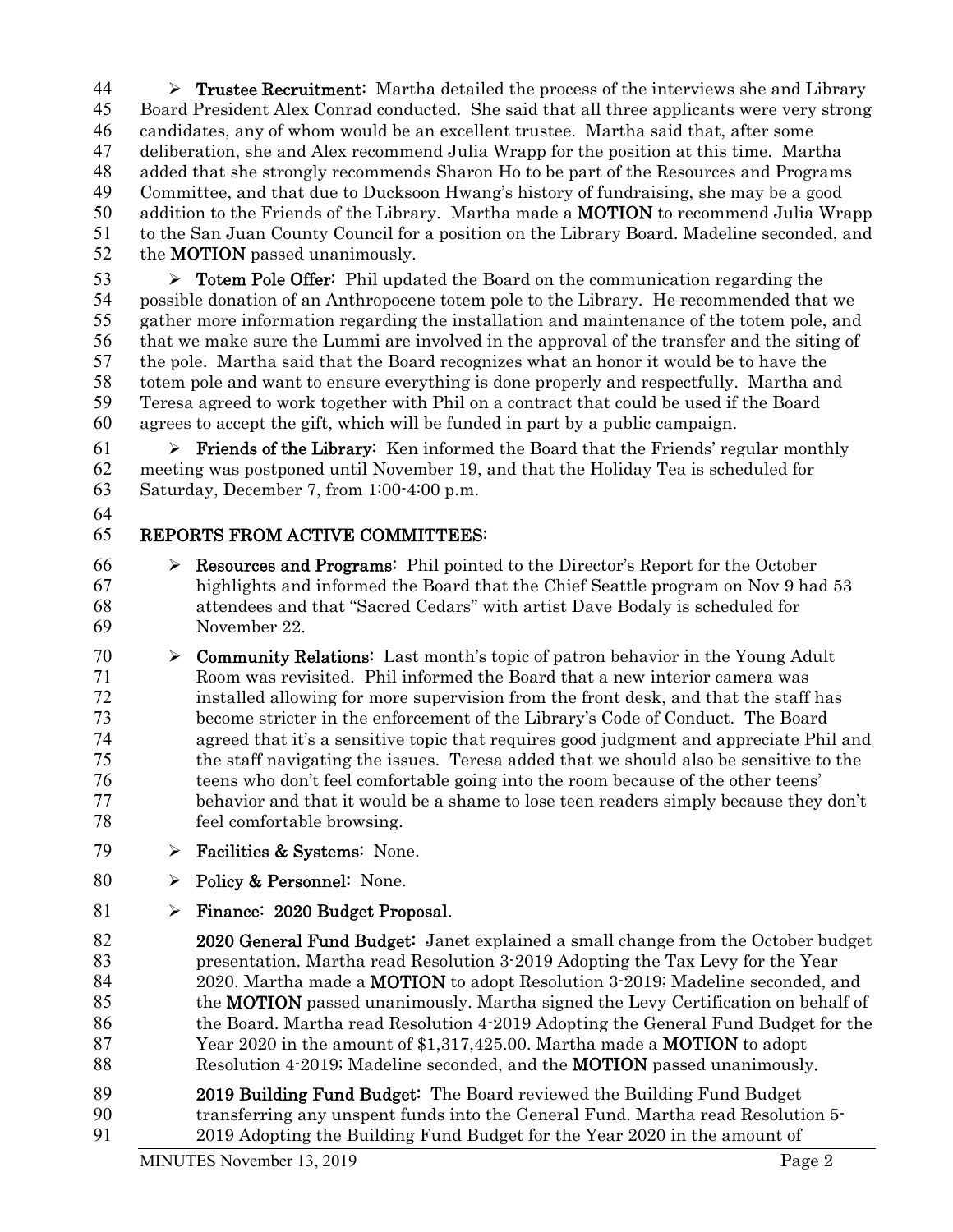- 92 \$158,150.00. Martha made a MOTION to adopt Resolution 5-2019; Madeline 93 seconded, and the **MOTION** passed unanimously.
- 2019 Debt Service Fund Budget: The Board reviewed the Debt Service Fund<br>95 transferring the funds necessary for the scheduled payments for 2020. Marth 95 transferring the funds necessary for the scheduled payments for 2020. Martha read 96 Resolution 6-2019 Adopting the Debt Service Fund Budget for the Year 2020 in the 97 amount of \$107,170.00. Martha made a **MOTION** to adopt Resolution 6-2019; 98 Madeline seconded, and the **MOTION** passed unanimously.
- 99
- 100 PUBLIC COMMENT None.
- 101 **OTHER** None.
- 102 ADJOURNMENT There being no further business, the meeting was adjourned at 9:53
- 103 a.m.
- 104 Submitted by Janet Marlow.
- 105 Approved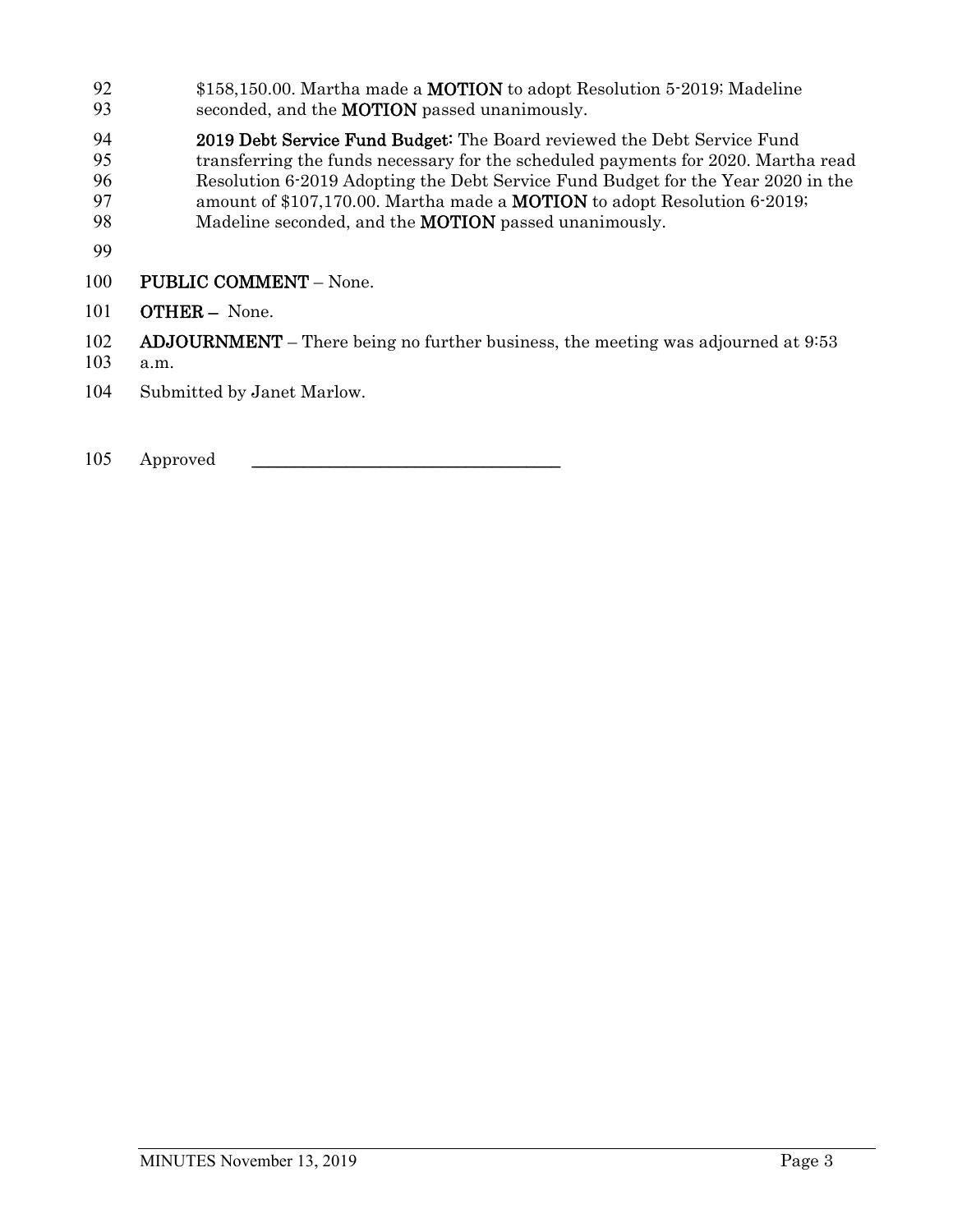| $\mathbf{1}$                                                               | ORCAS ISLAND LIBRARY DISTRICT                                                                                                                                                                                                                                                                                                                                                                                                                                                                                                                                                                                                                                                                                                                                                                                                                                                                                                                                                                                                                                                                                                                                                                                                                          |  |
|----------------------------------------------------------------------------|--------------------------------------------------------------------------------------------------------------------------------------------------------------------------------------------------------------------------------------------------------------------------------------------------------------------------------------------------------------------------------------------------------------------------------------------------------------------------------------------------------------------------------------------------------------------------------------------------------------------------------------------------------------------------------------------------------------------------------------------------------------------------------------------------------------------------------------------------------------------------------------------------------------------------------------------------------------------------------------------------------------------------------------------------------------------------------------------------------------------------------------------------------------------------------------------------------------------------------------------------------|--|
| $\overline{2}$                                                             | $\Box$                                                                                                                                                                                                                                                                                                                                                                                                                                                                                                                                                                                                                                                                                                                                                                                                                                                                                                                                                                                                                                                                                                                                                                                                                                                 |  |
| 3                                                                          | <b>Regular Board Meeting</b>                                                                                                                                                                                                                                                                                                                                                                                                                                                                                                                                                                                                                                                                                                                                                                                                                                                                                                                                                                                                                                                                                                                                                                                                                           |  |
| $\overline{4}$                                                             | December 11, 2019                                                                                                                                                                                                                                                                                                                                                                                                                                                                                                                                                                                                                                                                                                                                                                                                                                                                                                                                                                                                                                                                                                                                                                                                                                      |  |
| 5<br>6<br>7<br>$8\phantom{1}$<br>9                                         | Library Board Vice President Martha Fuller convened the meeting at 9:17 a.m. in the<br>Community Meeting Room of the Library. Also attending were Trustees Madeline Sheplor,<br>Jens Kruse, and Teresa Patrick (via telephone); Library Director Phil Heikkinen and staff<br>member Janet Marlow.                                                                                                                                                                                                                                                                                                                                                                                                                                                                                                                                                                                                                                                                                                                                                                                                                                                                                                                                                      |  |
| 10                                                                         | <b>WELCOME &amp; INTRODUCTIONS - Martha welcomed everyone.</b>                                                                                                                                                                                                                                                                                                                                                                                                                                                                                                                                                                                                                                                                                                                                                                                                                                                                                                                                                                                                                                                                                                                                                                                         |  |
| 11                                                                         | ADDITIONS OR MODIFICATIONS TO THE AGENDA - None.                                                                                                                                                                                                                                                                                                                                                                                                                                                                                                                                                                                                                                                                                                                                                                                                                                                                                                                                                                                                                                                                                                                                                                                                       |  |
| 12                                                                         | <b>ROUTINE MATTERS</b>                                                                                                                                                                                                                                                                                                                                                                                                                                                                                                                                                                                                                                                                                                                                                                                                                                                                                                                                                                                                                                                                                                                                                                                                                                 |  |
| 13<br>14<br>15                                                             | Minutes: The Trustees reviewed the Minutes from the November 13 Regular Board<br>Meeting. Martha made a <b>MOTION</b> to approve the Minutes; Madeline seconded, and the<br><b>MOTION</b> passed unanimously with Jens abstaining due to not having attended the meeting.                                                                                                                                                                                                                                                                                                                                                                                                                                                                                                                                                                                                                                                                                                                                                                                                                                                                                                                                                                              |  |
| 16<br>17                                                                   | Vouchers and Payroll: Martha said that she had reviewed the prior month's<br>vouchers and payroll and recommended approval.                                                                                                                                                                                                                                                                                                                                                                                                                                                                                                                                                                                                                                                                                                                                                                                                                                                                                                                                                                                                                                                                                                                            |  |
| 18                                                                         | November 2019 Payroll<br>\$36,572.45                                                                                                                                                                                                                                                                                                                                                                                                                                                                                                                                                                                                                                                                                                                                                                                                                                                                                                                                                                                                                                                                                                                                                                                                                   |  |
| 19<br>20                                                                   | Invoice Accounting Report 11/12/2019 (GF)<br>\$10,322.94<br>Invoice Accounting Report 11/25/2019 (GF)<br>\$11,800.74                                                                                                                                                                                                                                                                                                                                                                                                                                                                                                                                                                                                                                                                                                                                                                                                                                                                                                                                                                                                                                                                                                                                   |  |
| 21<br>22                                                                   | Martha made a <b>MOTION</b> to approve the November payroll in the amount of<br>\$36,572.45. Jens seconded, and the <b>MOTION</b> passed unanimously.                                                                                                                                                                                                                                                                                                                                                                                                                                                                                                                                                                                                                                                                                                                                                                                                                                                                                                                                                                                                                                                                                                  |  |
| 23<br>24                                                                   | Martha made a <b>MOTION</b> to approve the submitted November 2019 General Fund<br>vouchers totaling \$22,123.68. Madeline seconded, and the <b>MOTION</b> passed unanimously.                                                                                                                                                                                                                                                                                                                                                                                                                                                                                                                                                                                                                                                                                                                                                                                                                                                                                                                                                                                                                                                                         |  |
| 25<br>26                                                                   | <b>PUBLIC COMMENT - None.</b>                                                                                                                                                                                                                                                                                                                                                                                                                                                                                                                                                                                                                                                                                                                                                                                                                                                                                                                                                                                                                                                                                                                                                                                                                          |  |
| 27                                                                         | <b>NEW BUSINESS</b>                                                                                                                                                                                                                                                                                                                                                                                                                                                                                                                                                                                                                                                                                                                                                                                                                                                                                                                                                                                                                                                                                                                                                                                                                                    |  |
| 28<br>29<br>30<br>31                                                       | $\triangleright$ Relevant News and Issues: Jens and Teresa informed the Board that they would<br>most likely miss the January 8 Regular Board Meeting due to scheduling conflicts. The<br>Board agreed to reschedule the meeting, and Phil will send a Doodle poll in order to<br>determine the best date for everyone.                                                                                                                                                                                                                                                                                                                                                                                                                                                                                                                                                                                                                                                                                                                                                                                                                                                                                                                                |  |
| 32<br>33<br>34<br>35<br>36<br>37<br>38<br>39<br>40<br>41<br>42<br>43<br>44 | <b>Director's Report:</b> Phil updated the Board on the search for contractors to work with<br>➤<br>the remodel, reporting that there had been two contractors who came for walk-throughs.<br>Related to any agreement with a contractor, Phil also told the Board that he and Teresa are<br>continuing to look at the purchasing policy with the intent of simplifying it and making sure<br>we have adequate recourse in cases where we receive no responses to an Invitation for Bids.<br>Phil informed the Board that the parking lot lighting improvements are in process,<br>including awaiting the County's assistance in replacing an existing light. The Board<br>discussed the availability of electricians for the installation of the new pole. Regarding the<br>ongoing discussion of the Totem Pole, Phil said that the carver had not yet responded, and<br>that he was following up and making contacts with the Lummi. Phil added that he<br>anticipates a Library program in conjunction with the installation. Phil also informed the<br>Board that the chair fabrics had been selected, and that we are awaiting price quotes for the<br>chairs being ordered. He shared the fabric samples with the Board. Phil reported that the |  |